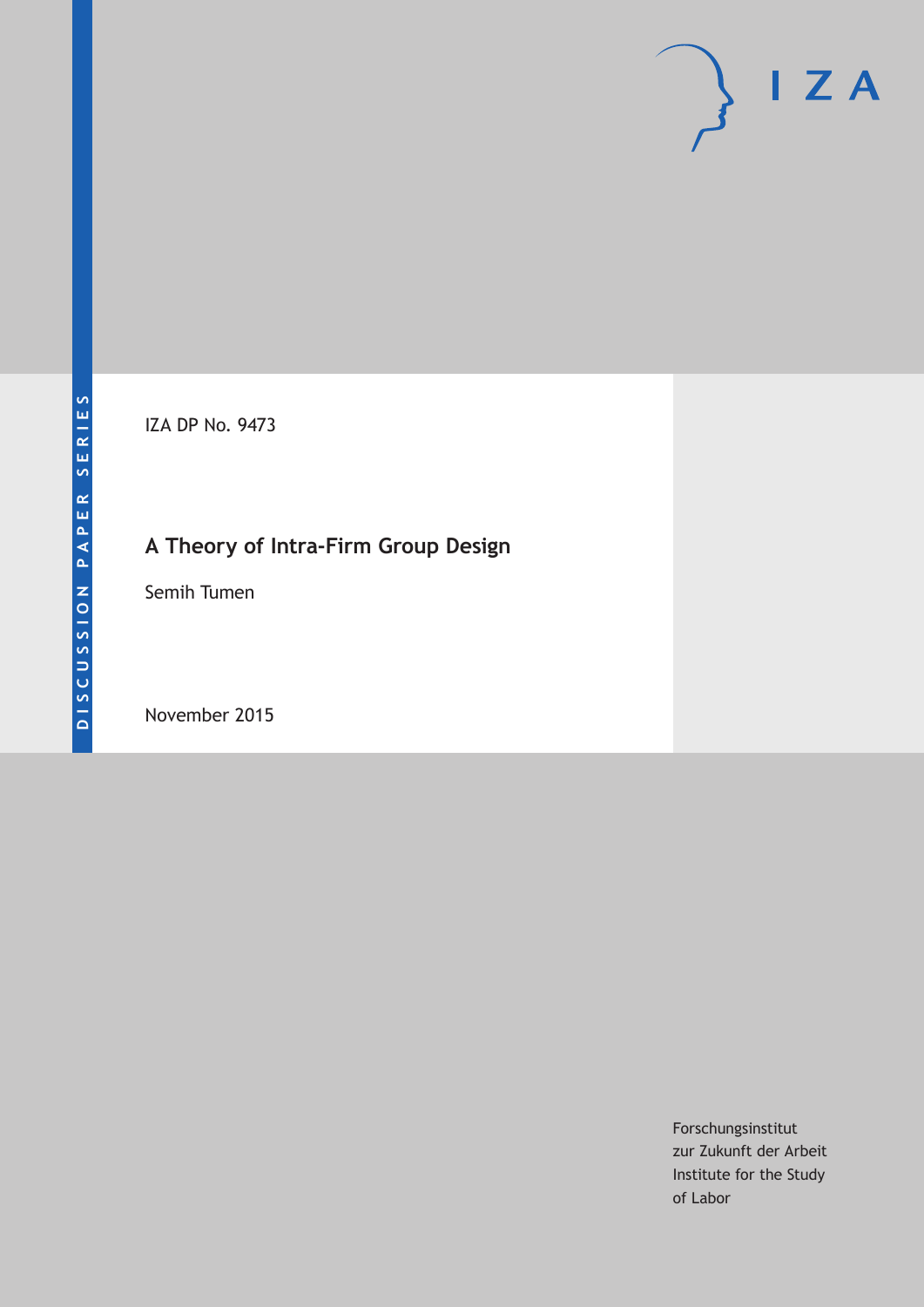# **A Theory of Intra-Firm Group Design**

**Semih Tumen** 

*Central Bank of the Republic of Turkey and IZA* 

Discussion Paper No. 9473 November 2015

IZA

P.O. Box 7240 53072 Bonn Germany

Phone: +49-228-3894-0 Fax: +49-228-3894-180 E-mail: iza@iza.org

Any opinions expressed here are those of the author(s) and not those of IZA. Research published in this series may include views on policy, but the institute itself takes no institutional policy positions. The IZA research network is committed to the IZA Guiding Principles of Research Integrity.

The Institute for the Study of Labor (IZA) in Bonn is a local and virtual international research center and a place of communication between science, politics and business. IZA is an independent nonprofit organization supported by Deutsche Post Foundation. The center is associated with the University of Bonn and offers a stimulating research environment through its international network, workshops and conferences, data service, project support, research visits and doctoral program. IZA engages in (i) original and internationally competitive research in all fields of labor economics, (ii) development of policy concepts, and (iii) dissemination of research results and concepts to the interested public.

IZA Discussion Papers often represent preliminary work and are circulated to encourage discussion. Citation of such a paper should account for its provisional character. A revised version may be available directly from the author.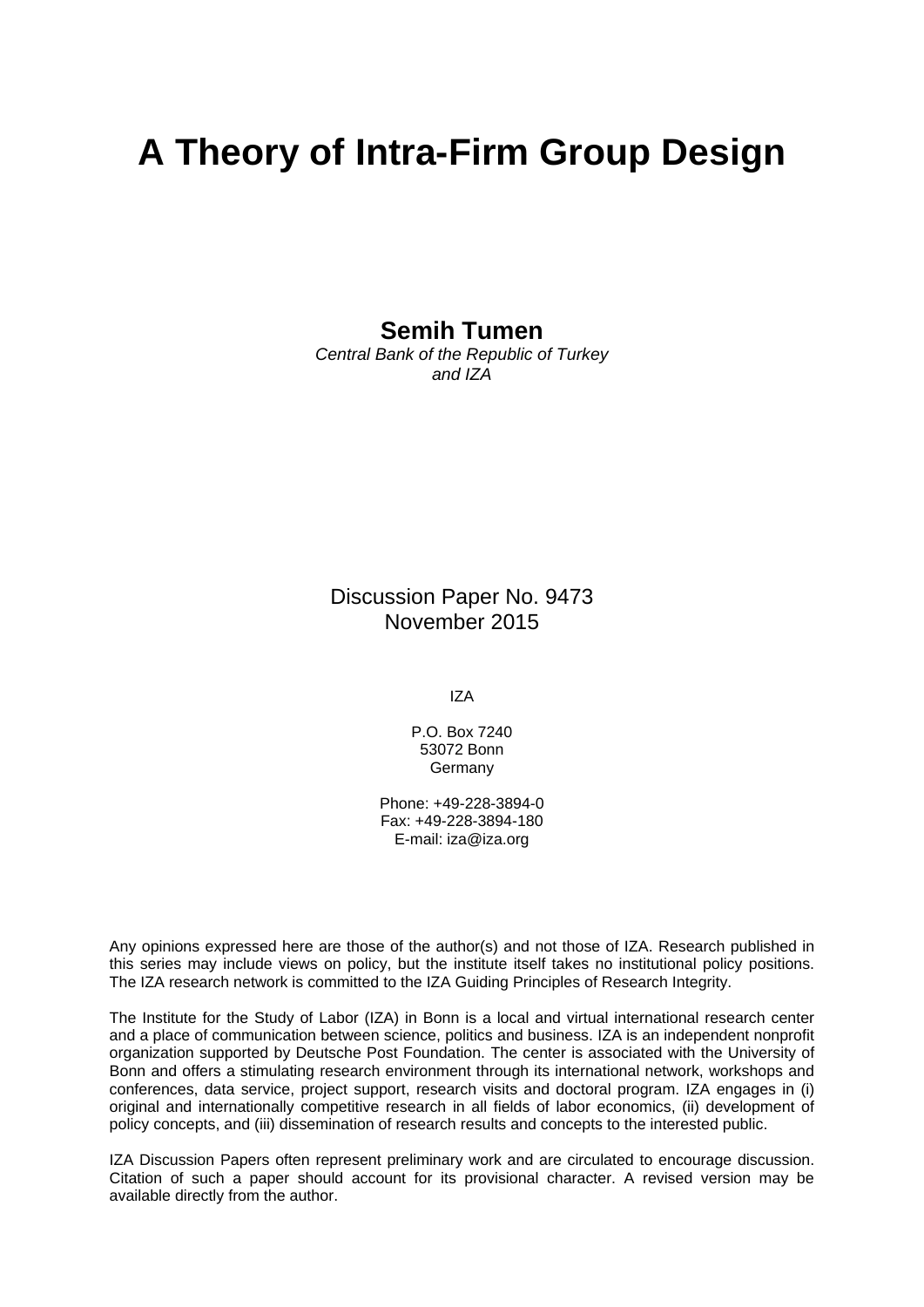IZA Discussion Paper No. 9473 November 2015

# **ABSTRACT**

# **A Theory of Intra-Firm Group Design\***

I develop an intra-firm theory of group design and teamwork in the presence of peer effects. The purpose is to understand the interlinkages between intra-firm group formation and the extent of wage dispersion within the firm. Given a set of heterogeneous workers, the manager faces the challenge of allocating workers into endogenous groups (or teams) to maximize total profits. The optimal allocation features locational proximity between workers with similar productivity levels. I discuss the implications of this allocation on intra-firm wage outcomes. The main idea is that the wage paid to a single worker is determined by the productivity levels of the teammates as well as the worker's own productivity. This means that team composition is critical to understanding the within-firm productivity and wage differentials. I show that intra-firm wage dispersion is more pronounced when workers are more alike within each team and more different across the teams. I provide numerical exercises designed to illustrate how the model's predictions change as the key parameters are varied. One striking result is that a rise in the correlation between education and productivity (this can be interpreted as hiring workers with vocational education) leads to a decline in wage inequality within the firm. I also show that changes in the dispersion of worker efficiency lead to non-monotonic effects on within-firm wage inequality.

JEL Classification: J31, L22, L23, M51, M52

Keywords: group design, peer effects in the workplace, within-firm pay differences, sorting, selectivity

Corresponding author:

 $\overline{\phantom{a}}$ 

Semih Tumen Research and Monetary Policy Department Central Bank of the Republic of Turkey Istiklal Cad. No:10 06100 Ulus, Ankara **Turkey** E-mail: semih.tumen@tcmb.gov.tr

<sup>\*</sup> I thank Iwan Barankay, Jesper Sorensen, Yossi Spiegel, Peter Thompson, seminar participants at the Central Bank of the Republic of Turkey, and the participants of the 2013 Turkish Economic Association conference in Izmir for useful comments. I am particularly grateful to William Greene (the editor), an Associate Editor, and an anonymous referee for extremely helpful suggestions. The views expressed here are of my own and do not necessarily reflect those of the Central Bank of the Republic of Turkey. All errors are mine.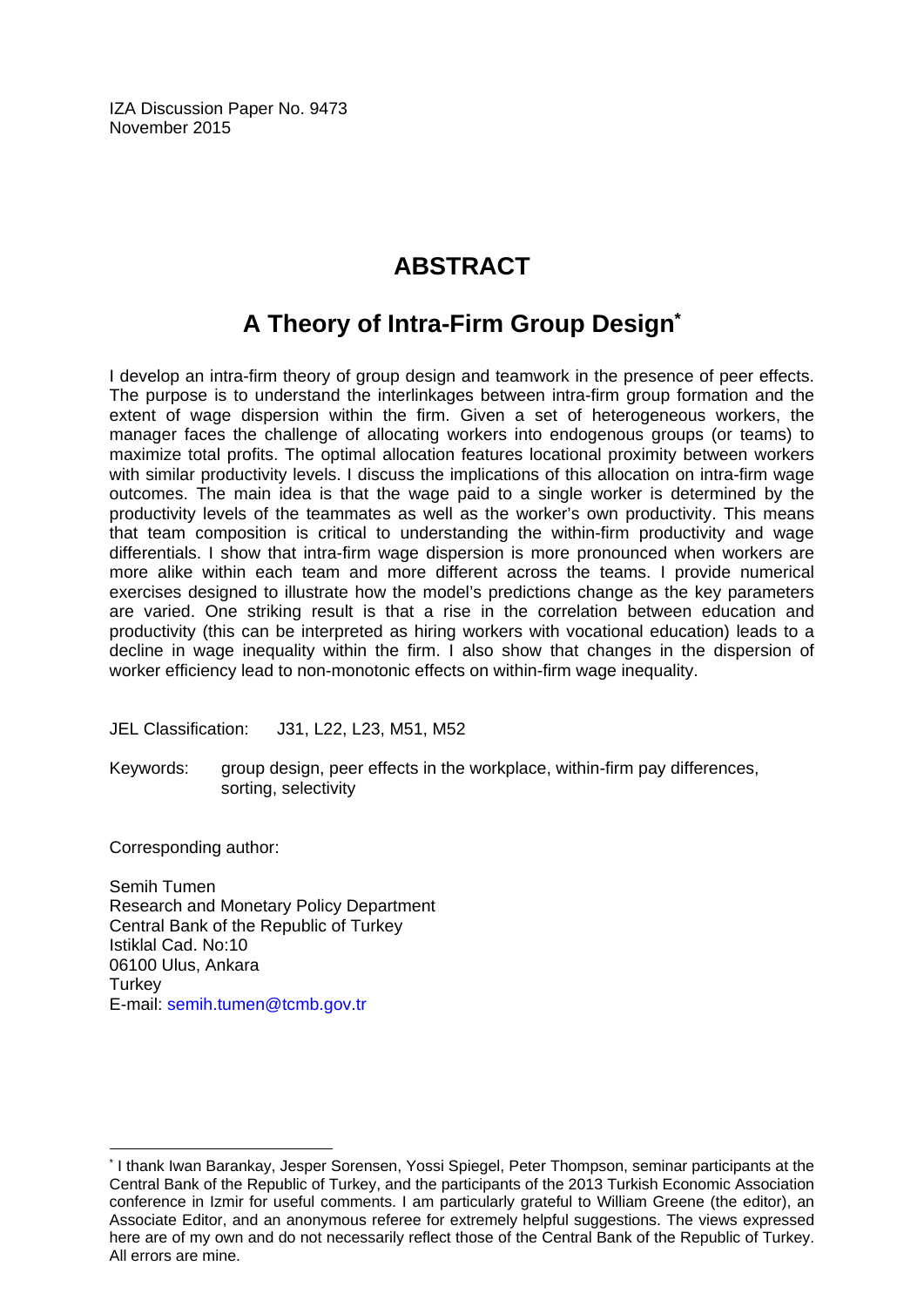# 1 Introduction

For many production processes, especially in large firms, output per worker is not only a function of the characteristics of a single worker, but also of the characteristics of the peers working close to her.<sup>[1](#page--1-0)</sup> The "peer effects" viewpoint in production is of particular importance for jobs requiring teamwork and communication.<sup>[2](#page--1-0)</sup> It imposes a major organizational challenge on firms in terms of the optimal assignment of workers to peers (or teams), as a misallocation may result in inefficiencies and severe output loss. For example, [Lazear](#page-31-0) [\(1998\)](#page-31-0) argues that complementarities in production among co-workers make it economically desirable for a firm to form groups or teams. This viewpoint is also important to understand the role of peer effects on the properties of within-firm wage structure, as the wage payments to a single worker is affected by the productivity levels of her co-workers as well as her own [\[Ledford, Lawler, and](#page-31-1) [Mohrman](#page-31-1) [\(1995\)](#page-31-1)].

The theoretical framework I develop in this paper addresses three related, but distinct, questions. First, how to consider the optimal assignment of heterogeneous workers to endogenously defined peer groups or teams in the workplace? Second, how to assess the role of endogenously formed peer groups on wage differences within the firm? Third, how to uncover the connections between team composition (i.e., the intra-team mix of worker characteristics) and wage outcomes? Existence of strong empirical evidence highlighting the importance of peer effects in the workplace [see, for example, [Ichino and Maggi](#page-30-0) [\(2000\)](#page-30-0), [Hamilton, Nickerson, and Owan](#page-30-1) [\(2003\)](#page-30-1), [Mas and Moretti](#page-31-2) [\(2009\)](#page-31-2), and [Bandiera, Barankay, and Rasul](#page-28-0) [\(2010\)](#page-28-0)] necessitates the development of a coherent theoretical framework to enhance our understanding of how peer effects shape within-firm resource allocation and the resulting wage outcomes. The fact that peer groups are endogenously formed within the firm makes the problem more interesting. This paper embeds the idea of endogenous teams into a hedonic pricing model, which makes it possible to study group design in the presence of worker heterogeneity in multiple dimensions.

<sup>&</sup>lt;sup>1</sup>For expositional purposes, the worker is a "she" and the manager is a "he" throughout the paper.

<sup>&</sup>lt;sup>2</sup>The concept of positive spillover externalities in the workplace is not new and goes back to [Marshall](#page-31-3) [\(1890\)](#page-31-3). [Lazear and](#page-31-4) [Shaw](#page-31-4) [\(2007\)](#page-31-4) provide evidence that the incidence of teamwork has been steadily increasing over time.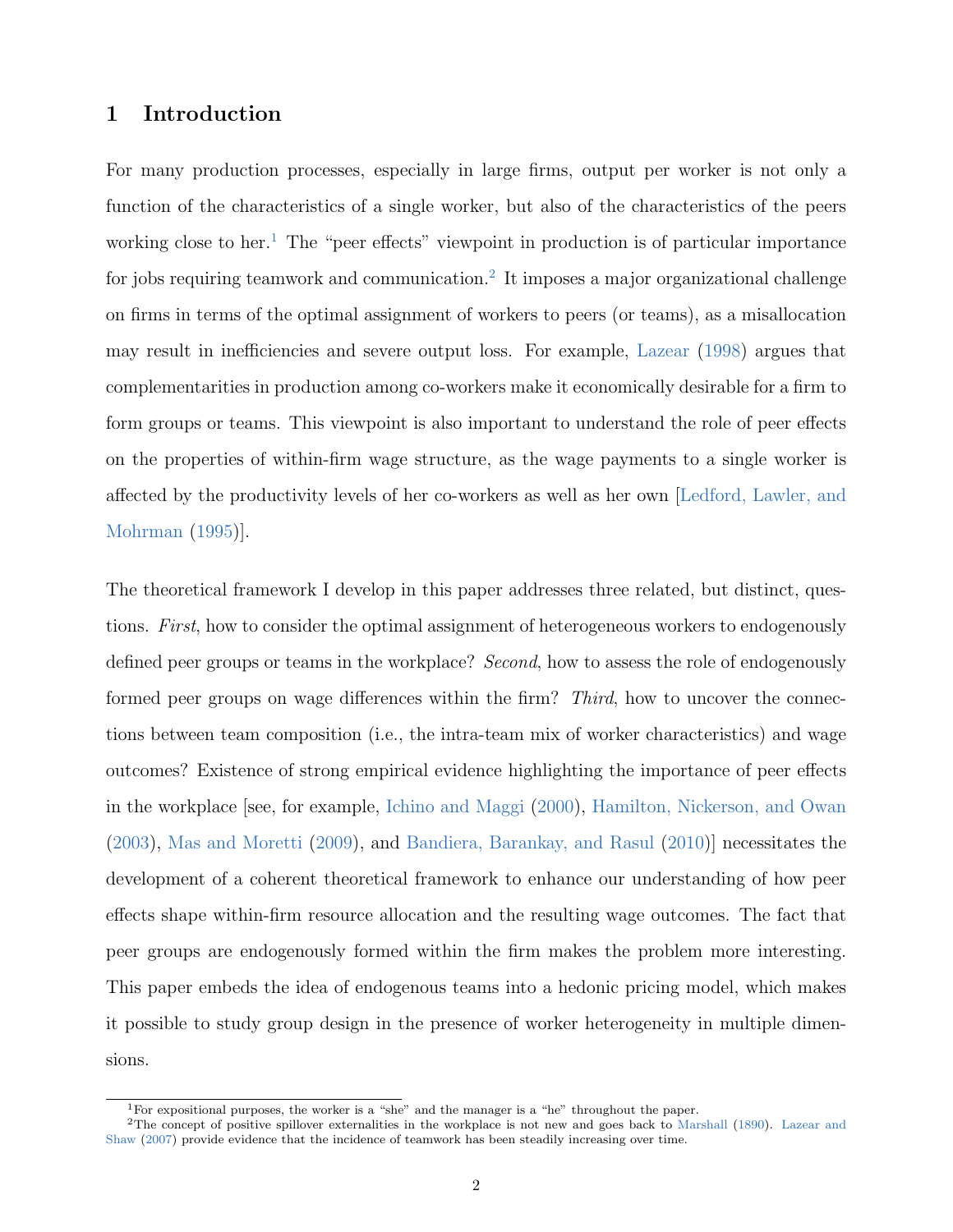The first question is related to within-firm organizational practices. Given a set of heterogeneous workers, the manager faces the challenge of allocating workers into groups to maximize total profits. Empirical evidence suggests strong complementarities between individual- and group-level productivities. In other words, the marginal product of a worker increases with the productivity levels of the peers she works with. The production externalities reflect the benefits to any worker from the existence of other workers nearby. In an optimal allocation, employees with similar productivities should work close to each other. Due to complementarities, locational proximity of highly productive workers leads to greater profits.

Interestingly, this doesn't imply a perfect segregation story in the sense that workers with superior efficiency levels should work close to each other in isolation and the less efficient ones should not interact with them. The intuition is as follows. Teams are composed of heterogeneous workers. I define productivity as a three-dimensional object: efficiency, education, and luck.[3](#page--1-0) There is a positive correlation between efficiency of a worker and her education. The manager observes and acts on only efficiency and education, forming expectations on the luck component. He forms groups or teams in production to maximize total profits. In each group, there is a balance of highly efficient but less educated and less educated but more efficient workers. The groups are ranked by the quality of this mix. Accordingly, worker productivity is defined as a combination of efficiency and education. As a result, team composition, which is endogenously determined, is an important element of the analysis.

The second question, which is closely linked to the first one, investigates the impact of group design on the within-firm wage structure in the equilibrium. In particular, I analyze the relationship between the manager's decisions on group formation and wage inequality within the firm. The key assumption is that the members of a team are paid similarly, but wages differ across teams. I show that team composition is a critical element in explaining withinfirm wage differentials. When selectivity is stronger (i.e., when workers within a team are more alike), the degree of sorting goes up and teams become more different from each other. In such a case, being a part of a better group will contribute more, on average, to an individual

<sup>3</sup>The luck component can be interpreted as an independent idiosyncratic shock that affects the worker's output.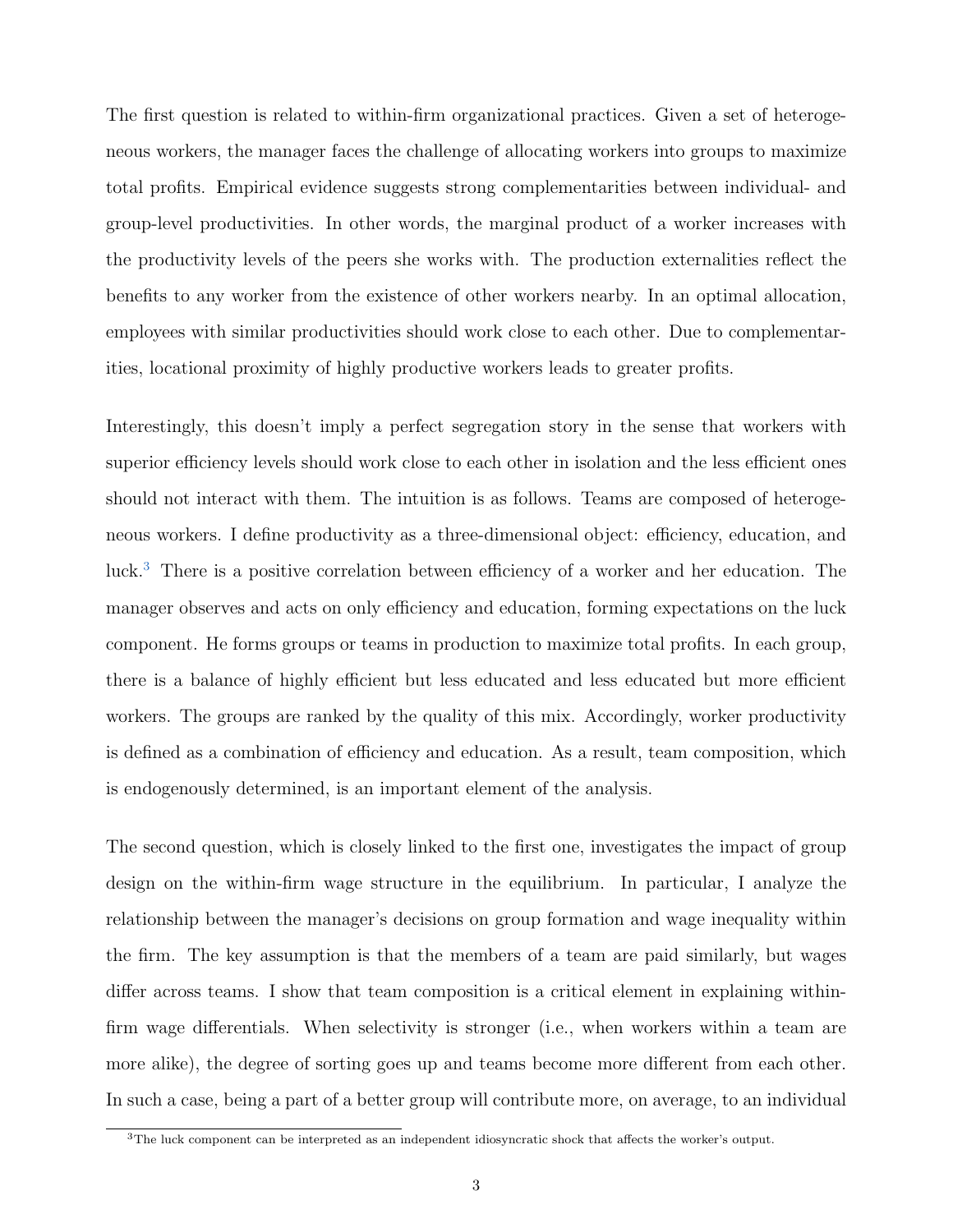worker's output. As a result, the wage equation will tend to be a convex function of team quality and the degree of within-firm wage inequality will go up.

The answer to the third question is immediate. Stronger sorting and selectivity leads to greater pay differentials within a firm. Specifically, stronger selectivity is implied by smaller withinthe-team productivity differentials, whereas stronger sorting is implied by larger productivity differentials across teams.<sup>[4](#page--1-0)</sup> I conclude that managers will be more willing to pay for teamwork when team membership complements the individual worker's effort significantly. In other words, stronger peer effects raise the manager's valuation of teamwork.

In a nutshell, the main contribution of the paper can be summarized as follows. I consider each worker's output in the production process as a combination of her own characteristics and the characteristics of her co-workers. Worker characteristics are heterogeneous and the heterogeneity is multi-dimensional. The manager optimally allocates workers into (endogenous) teams based on these characteristics. Wages are determined based on each group's productivity, which is a combination of the characteristics of the workers selected in the group. In other words, wages are determined consistent with the hedonic pricing logic. So, the paper contributes to the literature by providing a hedonic pricing interpretation to intra-firm group design. Another contribution is that the paper shows that team composition is an important determinant of wage dispersion within the firm. In particular, I show that intra-firm wage dispersion is more pronounced when workers are more alike within each team and more different across the teams.

That worker heterogeneity is multi-dimensional provides a rich basis for comparative statics exercises and, therefore, for policy. Everything else constant, increased dispersion of the years of school education within the firm leads to increased wage inequality. If the manager wants to reduce wage differentials across teams, he has to hire workers with similar education levels. A larger correlation between education and productive efficiency of workers (i.e., if the worker's

 $^{4}$ Formally speaking, the terms "sorting" and "selectivity" can be best understood by comparing the population and withinteam distributions of productivity. Specifically, if the gap between within-team versus population-level average productivities describe the degree of sorting. Similarly, the gap between within-team versus population level variance of productivity describes the degree of selectivity. These two terms jointly define the structure of teamwork within the firm. See page 13 for a much more detailed description of these two terms.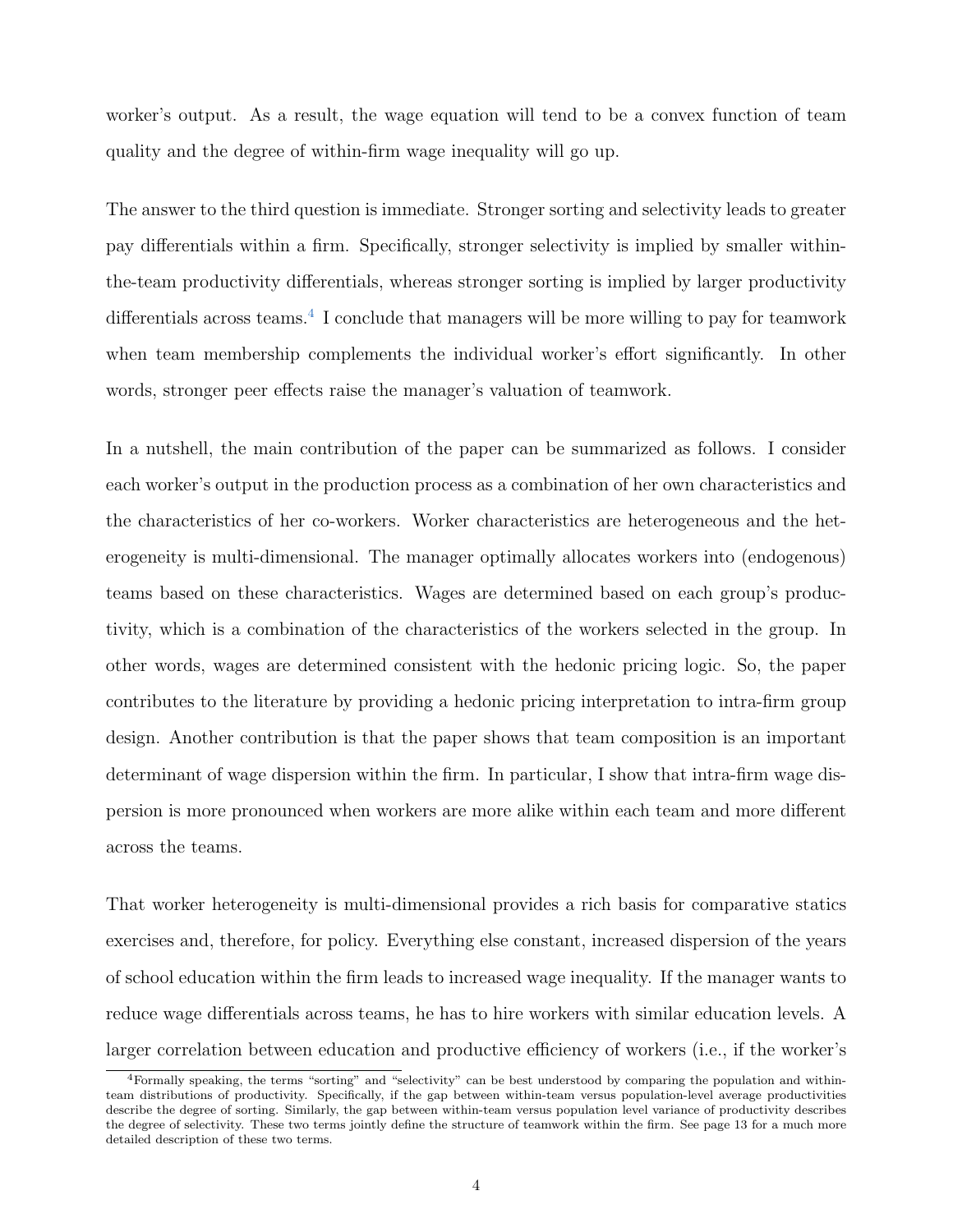are hired on the basis of their vocational education) within the firm leads to decreased wage inequality, since selectivity and sorting will be weaker. When this is the case, efficiency and education become more substitutable, which reduces the incentives for bunching workers with respect to their efficiency levels.<sup>[5](#page--1-0)</sup>

The analysis builds on the framework developed by [Nesheim](#page-32-0) [\(2001\)](#page-32-0), and extended by [Ioannides](#page-30-2) [\(2008,](#page-30-2) [2011\)](#page-30-3) and [Tumen](#page-32-1) [\(2011,](#page-32-1) [2012\)](#page-32-2). The starting point is a simple social interactions story, which falls into the category of endogenous contextual effects.<sup>[6](#page--1-0)</sup> The key element is the demand for an intra-firm amenity variable: group-level productivity. The manager's willingness to pay for each worker is a function of the group that the worker is assigned. Notice that a selection process operates in the background: more efficient workers are assigned to better groups and are paid higher wages. I provide exact selection formulations that resemble the Heckman's selfselection equations. These selection equations rationalize the sorting of workers into teams. I show how one can go from the demand equation for the amenity variable to the associated selection and sorting equations.

The plan of the paper is as follows. The next section provides explicit links between the model and the relevant literatures. Section 3 presents the model and outlines a solution strategy that results in analytical solutions for the equilibrium objects featured by the model. Section 4 discusses the implications of this equilibrium for intra-firm wage outcomes. Section 5 concludes.

## 2 Related Literature

The backbone of the model is the classical hedonic pricing idea: worker heterogeneity is multi-dimensional and these multiple characteristics are priced jointly in determining wage outcomes. Because of this joint pricing idea, the model can be classified within a particular class of hedonic models, called the Tinbergen-Rosen framework.<sup>[7](#page--1-0)</sup> The manager places a worker

<sup>5</sup>Section 4 presents the details of this result as well as further results from additional comparative statics exercises.

 $6A$  contextual effect means that the social influence comes from the group-level characteristics. It is endogenous because the group formation is determined within the model. See [Manski](#page-31-5) [\(1993,](#page-31-5) [2000\)](#page-31-6) for a more precise definition of the related concepts. <sup>7</sup>See [Tinbergen](#page-32-3) [\(1956\)](#page-32-3), [Rosen](#page-32-4) [\(1974\)](#page-32-4), and [Ekeland, Heckman, and Nesheim](#page-29-0) [\(2002,](#page-29-0) [2004\)](#page-29-1).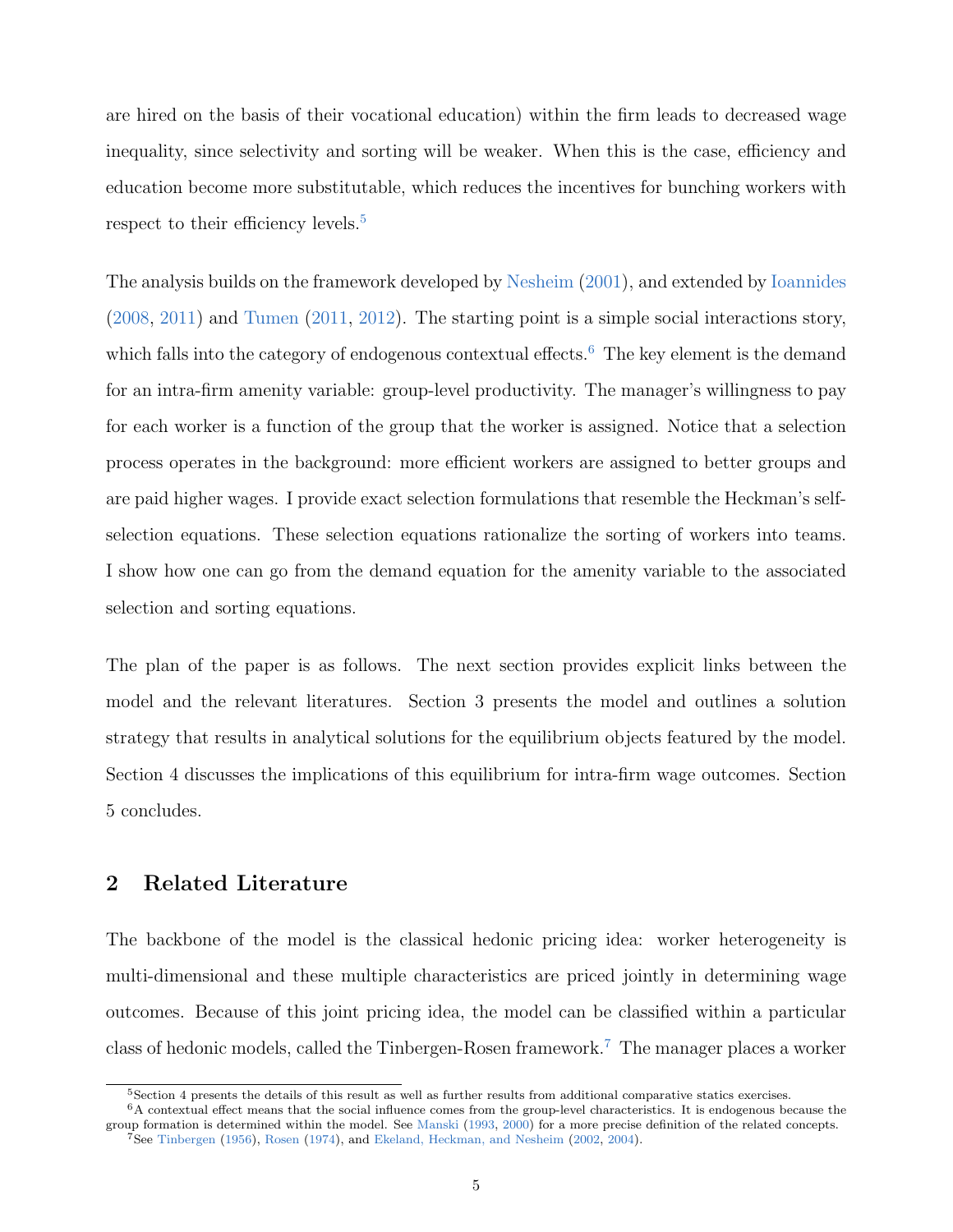into a group based on a certain decision-making rationale, which rests on the characteristics of the workers in the group. More specifically, the manager brings together workers with similar characteristics in each group, but the groups are different from each other. There is a natural hierarchy between the groups in the sense that more productive workers are sorted into better groups. Such an allocation maximizes the firm's profits. The main idea is the existence of production externalities. This force increases worker productivity if similar workers are close  $by.<sup>8</sup>$  $by.<sup>8</sup>$  $by.<sup>8</sup>$ 

The key result in the paper is that workers with similar productivities are brought together in teams by the manager in the optimal allocation. The whole idea behind the sorting and selectivity results in the model is based on this positive correlation between worker-level and group-level characteristics. There is new and compelling empirical evidence supporting the validity of this result. [Bandiera, Barankay, and Rasul](#page-28-0) [\(2010\)](#page-28-0) find that a worker's productivity is considerably higher when she works close to peers who are more productive than her, and considerably lower when she works with less productive peers. This suggests that within group heterogeneity may be beneficial in increasing the output that low-productivity workers produce, but it is detrimental to highly productive ones. As a result, the existence of large within-group heterogeneity (in productivity) contradicts the whole idea behind production externalities. They present suggestive evidence that group formation within the firm follows the principle of positively assortative matching in the sense that workers with similar abilities tend to be selected into similar groups in the optimal allocation.<sup>[9](#page--1-0)</sup> I embed an analytically tractable Heckman selection argument into the model, which governs sorting and determines the pricing of teamwork.<sup>[10](#page--1-0)</sup>

This idea is also closely related to the literature on the effect of team composition on produc-

<sup>8</sup>Similar ideas can be found in the urban economics literature under the topic of "agglomeration economies". See, for example, [Fujita](#page-29-2) [\(1989\)](#page-29-2). This idea is also prevalent in residential sorting models [see [Ioannides](#page-30-3) [\(2011\)](#page-30-3) for a review].

<sup>9</sup>This is tangentially related to the "homophily principle." In other words, the similarities between individuals make them more likely to form social groups within each other. See [McPherson, Smith-Lovin, and Cook](#page-31-7) [\(2001\)](#page-31-7), [Marmaros and Sacerdote](#page-31-8) [\(2006\)](#page-31-8), and [Currarini et al.](#page-29-3) [\(2009\)](#page-29-3) for further reading.

 $10$ Heckman selection-correction procedure develops a framework to deal with non-randomly selected samples from the population and removes the associated biases [see [Heckman](#page-30-4) [\(1979\)](#page-30-4)]. The theoretical model developed in this paper embeds a Heckman selection argument, because the problem of non-random sorting of more productive workers into more productive teams is a clear case of self-selection. Thus, the tools developed by Heckman can be used to analyze the patterns of sorting and selectivity within the firm.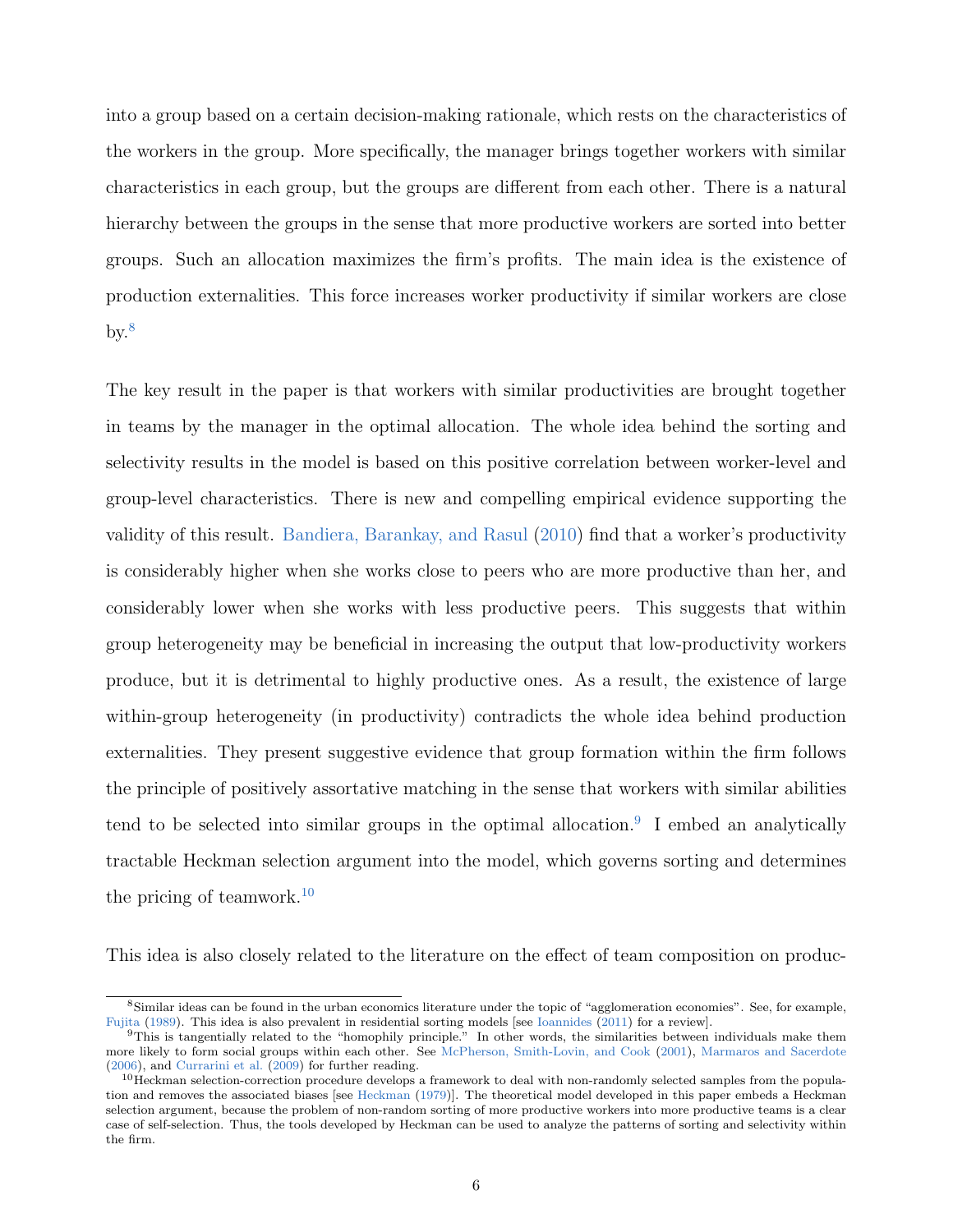tivity. The main focus in this literature is to investigate whether a team is more productive when it consists of more heterogeneous workers or more homogeneous ones. The results are rather mixed in this literature. For example, [Hamilton, Nickerson, and Owan](#page-30-1) [\(2003\)](#page-30-1) find that more heterogeneous teams are more productive and the members of those teams receive higher wages. The main idea in their paper is that exchange of information is more effective in heterogeneous teams and, therefore, productivity is higher. [Bandiera, Barankay, and Ra](#page-28-1)[sul](#page-28-1) [\(2005\)](#page-28-1), however, argue that there may be negative externalities to the more productive members of the group under the heterogeneity scenario. They argue that, in the presence of these negative externalities, piece rates rather than pay-for-relative-performance schemes will sustain team productivity. Similarly, [Prat](#page-32-5) [\(2002\)](#page-32-5) shows that, with positive complementarities, the team should be composed of more homogeneous workers, while, with negative complementarities, heterogeneity is optimal. In my model, there are positive complementarities between individual effort and team effort. Like [Prat](#page-32-5) [\(2002\)](#page-32-5), I show that such a setup produces the result that productivity is higher when teams are composed of more homogeneous workers. Unlike other papers, I argue that within-group similarities induce heterogeneity across groups, which is a reflection of sorting and selectivity.

I argue that as teams become more different from each other, wage dispersion within the firm goes up. This finding is also consistent with the empirical literature. [Bandiera, Barankay,](#page-28-2) [and Rasul](#page-28-2) [\(2011\)](#page-28-2) show that as the within-team productivity differentials increase, so does the inequality in pay across teams.<sup>[11](#page--1-0)</sup> The novelty that this paper introduces is that it connects the team incentives literature to the hedonic pricing literature. Worker characteristics exhibit multi-dimensional heterogeneity, which allows me to perform a rich set of comparative statics exercises—a task that I carry out in Section 4. These exercises shed light on the structure of within-firm wage dispersion in the presence of teamwork and peer effects.

A critical assumption in the model is that wages are paid based on team-level productivity rather than individual productivity. In other words, wages are similar within each group and

 $11$ [Lazear](#page-31-9) [\(1989\)](#page-31-9), [Drago and Garvey](#page-29-4) [\(1998\)](#page-29-4), and [Carpenter, Matthews, and Schrim](#page-28-3) [\(2010\)](#page-28-3) argue that increased team-level pay differences might reduce cooperation within teams. But I abstract from such strategic complexities.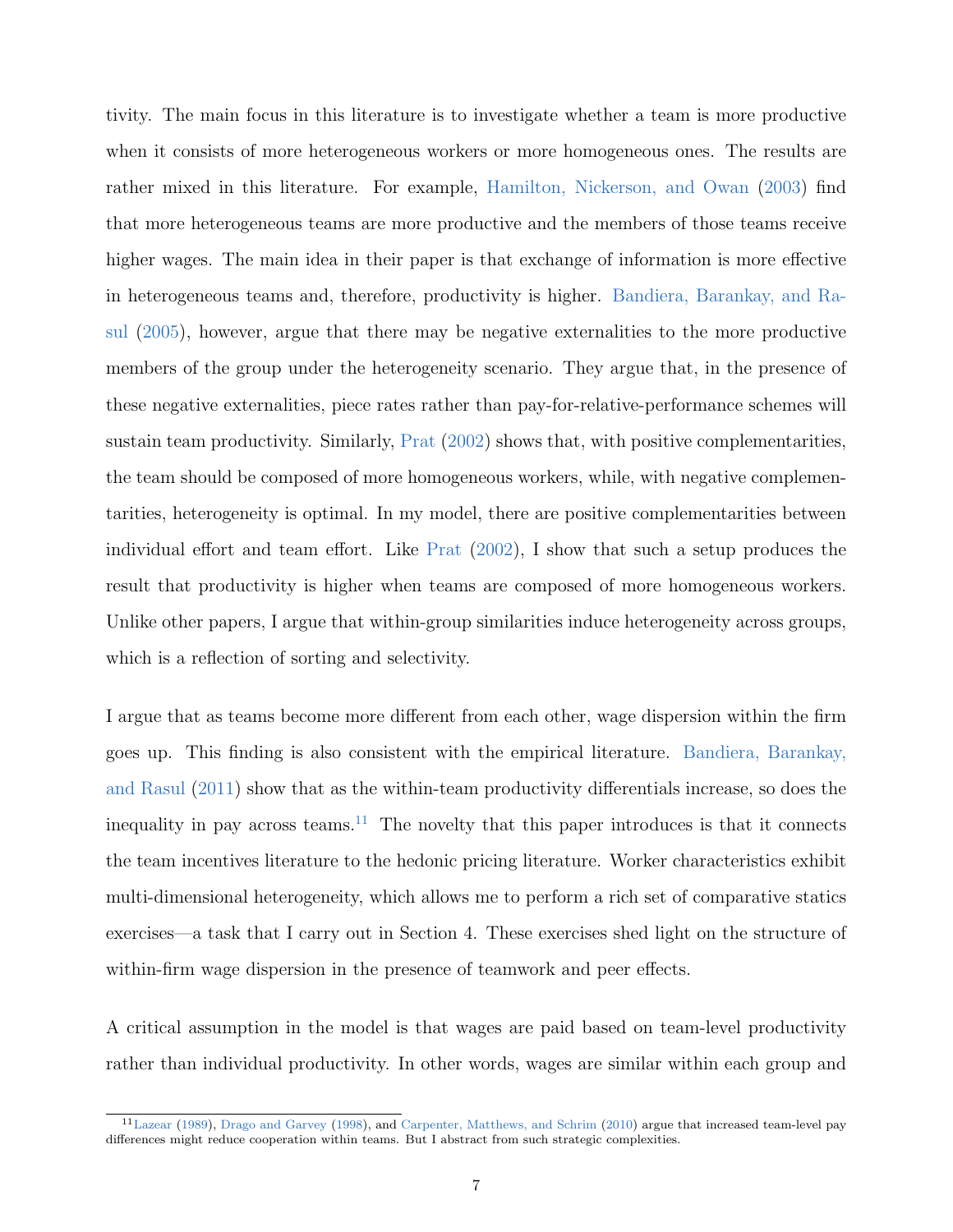there are significant wage differentials across groups. There is a large literature supporting the validity of this assumption. Theoretically, papers including [Akerlof and Yellen](#page-28-4) [\(1990\)](#page-28-4), [Levine](#page-31-10) [\(1991\)](#page-31-10), and [Hibbs and Locking](#page-30-5) [\(2000\)](#page-30-5) argue that wage compression within a team of workers performing similar task ensures cohesiveness and improves productivity.<sup>[12](#page--1-0)</sup> This is consistent with the "within-team" pay equality assumption that I adopt in this paper. Papers in the rank-order tournaments literature [see, for example, [Lazear and Rosen](#page-31-11) [\(1981\)](#page-31-11) and [McLaughlin](#page-31-12) [\(1988\)](#page-31-12)] establish that existence of pay dispersion across teams may be beneficial for productivity. This is also captured by the model. In a nutshell, this assumption corresponds to the conjecture that there should be a correct balance of incentive schemes and monitoring practices within the firm [see also [Belfield and Marsden](#page-28-5)  $(2003)$ ].<sup>[13](#page--1-0)</sup> The assumption is also valid empirically. There is ample evidence that social comparison and fairness promotes payment of similar wages within a team. For example, recent work by [Cohn, Fehr, Herrmann, and](#page-29-5) [Schneider](#page-29-5) [\(2011\)](#page-29-5) document that, in a team of two equally-paid workers, performance decrease after an equal wage cut for both workers is much less than the performance decrease after cutting only one of the worker's wage. In other words, social comparisons affect productivity. In a related work, [Card, Mas, Moretti, and Saez](#page-28-6) [\(2012\)](#page-28-6) document that job satisfaction and productivity depend on relative pay comparisons. Given these findings, introducing withinteam pay differences (or pay-for-performance) is subject to the free-rider problem [\[Kandel and](#page-30-6) [Lazear](#page-30-6) [\(1992\)](#page-30-6)].

There are also some concrete examples of equal pay within the team. This assumption is particularly valid in environments, where the team members are averse to inequitable outcomes.[14](#page--1-0) Papers including [Farrell and Scotchmer](#page-29-6) [\(1988\)](#page-29-6) and [Encinosa, Gaynor, and Rebitzer](#page-29-7) [\(2007\)](#page-29-7) document that in several industries, including fishing, law partnerships, and medicine, equal pay within the team is a common practice. Some large companies also explicitly adopt equal-pay policy across team members in their human resource management practices—see, e.g., Toyota. Although the equal-pay assumption has empirical validity, there are also many

<sup>12</sup>See also [Milgrom](#page-32-6) [\(1988\)](#page-32-6) and [Milgrom and Roberts](#page-32-7) [\(1990\)](#page-32-7).

<sup>13</sup>[Lallemand, Plasman, and Rycx](#page-30-7) [\(2009\)](#page-30-7) provide an excellent review of the related literature. See also [Gibbons and Waldman](#page-30-8) [\(1999\)](#page-30-8). <sup>14</sup>See, e.g., [Camerer](#page-28-7) [\(2003\)](#page-28-7), [Fehr and Schmidt](#page-29-8) [\(2006\)](#page-29-8), [Bartling and von Siemens](#page-28-8) [\(2010\)](#page-28-8), and [Bose, Pal, and Sappington](#page-28-9) [\(2010\)](#page-28-9).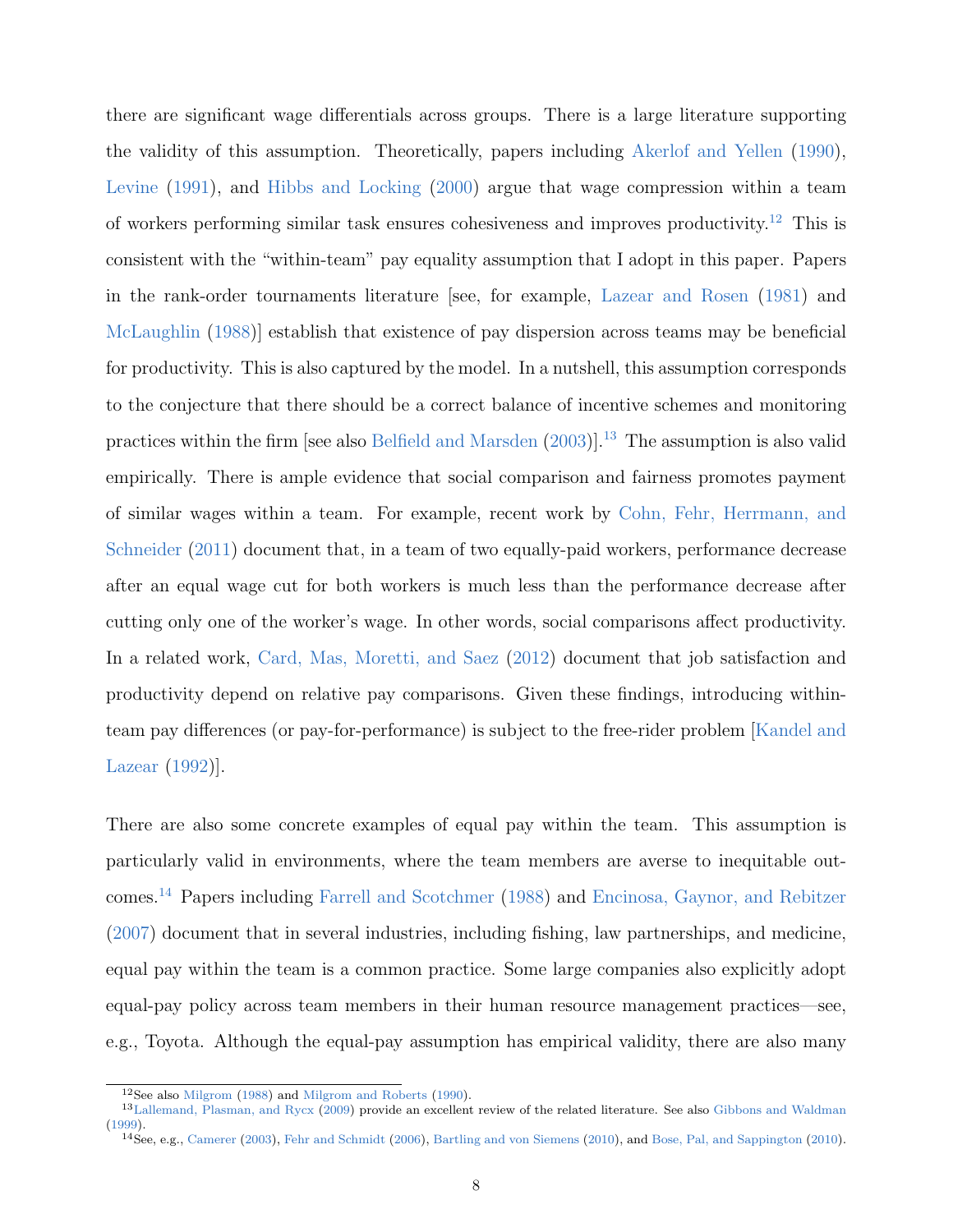examples of unequal pay. I prefer to maintain the equal-pay assumption for two main reasons. First, it considerably simplifies the algebra. Dividing a large number of workers into an indeterminate number of groups within an equilibrium framework is not an easy task. The assumption of equal pay across team members based on group-level productivity reduces the level of mathematical complexity. Second, introducing unequal pay across team members requires a more careful modeling of performance monitoring. To abstract from incentive problems and associated modeling complexities, I choose a theoretical framework in which all team members are paid equally, but the pay differs across teams. This is equivalent to assuming that there is perfect peer monitoring.

Although I conjecture that relaxing the equal-pay assumption can potentially alter some of the results, the qualitative predictions of the model will likely remain unaltered. One viable channel through which the equal-pay assumption could be relaxed is to introduce wage determination based on observed individual-level characteristics, such as education and experience. In such a case, the main prediction of the model—that is, better workers will be more likely to work together—will not change, since individual- and group-level productivities are complementary in the model. So, the returns to relaxing the equal-pay assumption will most likely be less than the cost of additional complexity it will bring. Moreover, pricing workers based on observable characteristics is also an equally controversial topic in the labor economics literature. It is very well-known that pay gaps persist among observationally equivalent workers—i.e., even after controlling for all observable characteristics that can potentially affect labor market earnings. To avoid these additional issues, the equal-pay assumption will be the maintained assumption throughout the paper.

There is a recently emerging literature attempting to relate the recent increase in the overall wage inequality to the increased degree of within-firm sorting of more productive workers to more productive teams/tasks. The econometric framework to identify the degree of sorting is developed by [Abowd, Kramarz, and Margolis](#page-28-10) [\(1999\)](#page-28-10). For example, [Card, Heining, and](#page-28-11) [Kline](#page-28-11) [\(2013\)](#page-28-11) use workplace-level labor market data to show that part of the increase in wage inequality in Germany can be attributed to increased inequality within the workplace. Other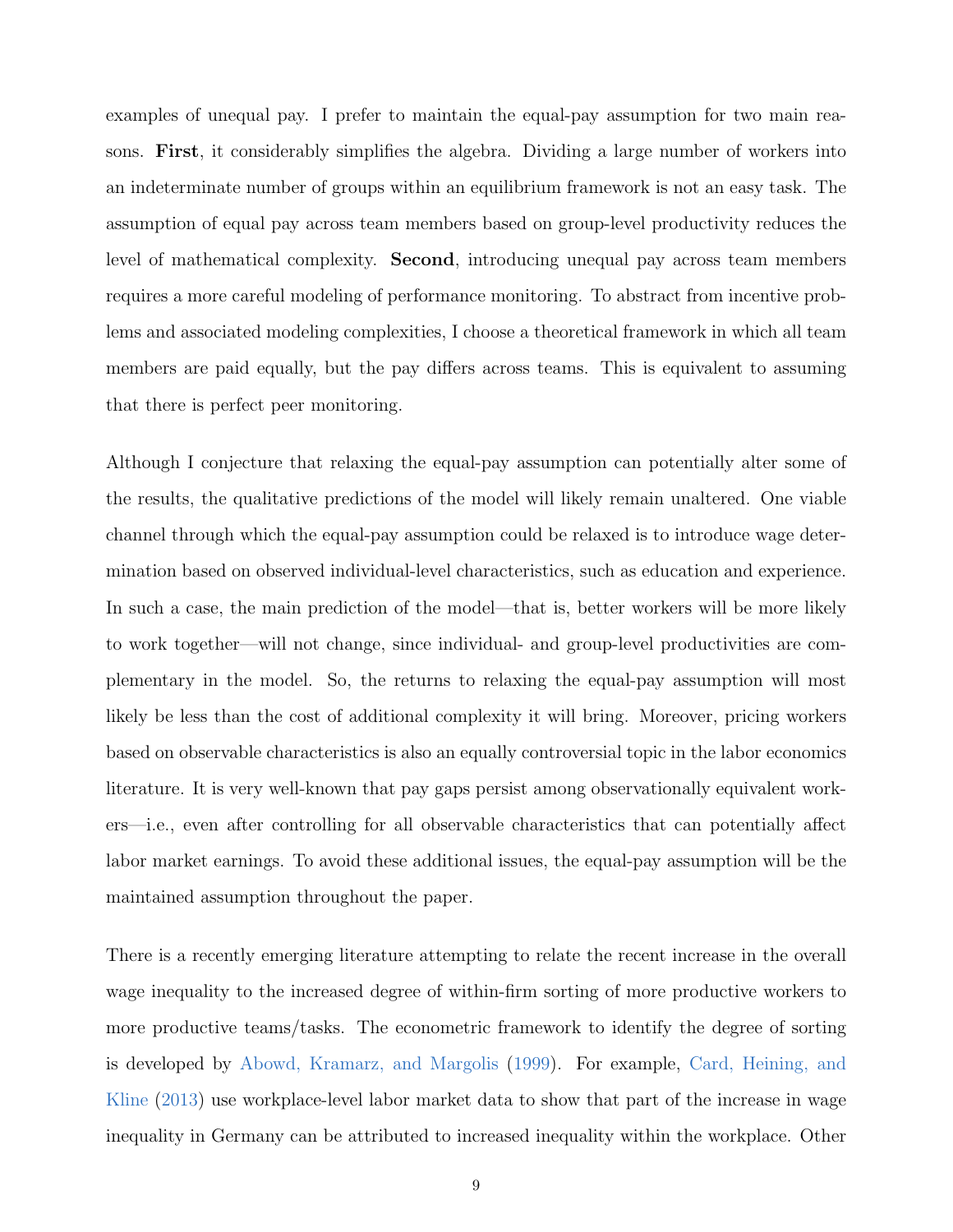recent papers exploring the workplace component of wage inequality include [Goux and Maurin](#page-30-9) [\(1999\)](#page-30-9), [Gruetter and Lalive](#page-30-10) [\(2009\)](#page-30-10), and [Eeckhout and Kircher](#page-29-9) [\(2011\)](#page-29-9). The common finding in all these papers is that increased assortativeness of workers across teams/tasks/firms explain a considerable share of the increase in wage inequality in major industrialized economies. The current paper attempts to provide a theoretical background through which within-firm sorting and selectivity patterns can govern the patterns of wage inequality within the firm.

### 3 The Model

#### 3.1 Theoretical Basis

There is a large firm, which is endowed with a continuum of workers. Workers are heterogeneous in their characteristics, which are described by a three-dimensional vector  $\alpha =$  $(\alpha_e, \alpha_s, \alpha_\ell) \in \mathbb{R}^3$ , where  $\alpha_e$  is the worker's efficiency in production,  $\alpha_s$  is the years of schooling, and  $\alpha_{\ell}$  is an independent luck component. The population distribution of worker characteristics is a trivariate normal distribution such that  $\alpha \sim \mathcal{N}(\mu, \Sigma)$ , where

$$
\boldsymbol{\mu} = \begin{bmatrix} \mu_e \\ \mu_s \\ 0 \end{bmatrix} \text{ and } \boldsymbol{\Sigma} = \begin{bmatrix} \sigma_{ee} & \sigma_{es} & 0 \\ \sigma_{es} & \sigma_{ss} & 0 \\ 0 & 0 & \sigma_{\ell\ell} \end{bmatrix} . \tag{3.1}
$$

Notice that  $\alpha_{\ell} \perp \perp (\alpha_e, \alpha_s)$ , where  $\perp \perp$  denotes statistical independence. For practical purposes (i.e., to be able to go back and forth between normals and log-normals), I exponentiate the vector of worker characteristics and denote heterogeneity with  $e^{\alpha}$ , which is log-normally distributed. This transformation will be maintained for the rest of the paper.

Intra-firm groups are indexed by  $x \in \mathbb{R}$ , where x is defined as

<span id="page-11-0"></span>
$$
x = \mathbb{E}\left[e^{\alpha_e} | \mathcal{D}_{\alpha}(x)\right].\tag{3.2}
$$

In words, each group (or team) is described by the average efficiency of those workers  $\alpha | \mathcal{D}_{\alpha}(x),$ who are brought together in group x by the manager through the decision rule  $\mathcal{D}_{\alpha}(x)$ . This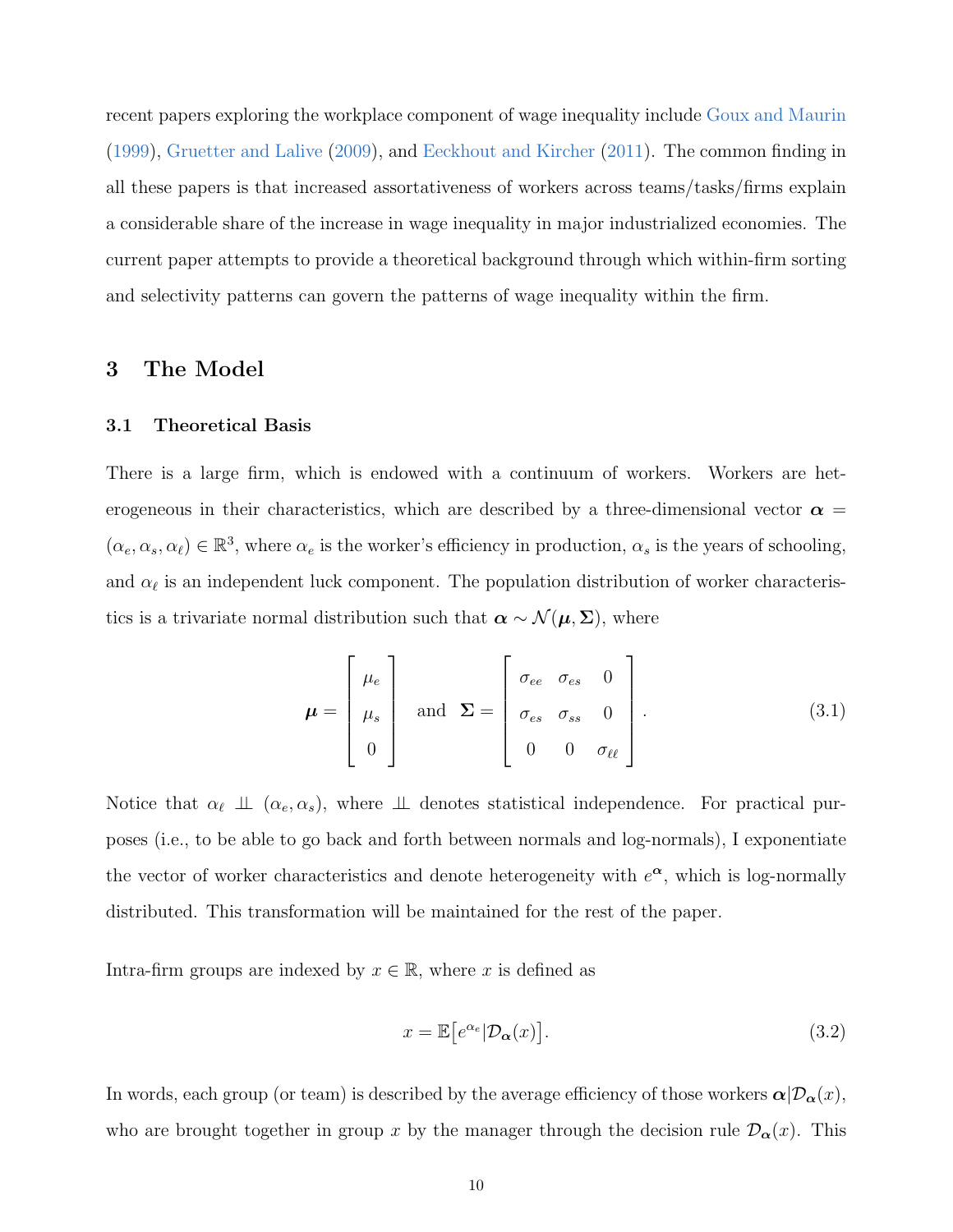formulation implies that the manager targets the mean efficiency within the group. The description of efficiency within the context of this model is standard: given x,  $e^{\alpha_s}$ , and  $e^{\alpha_\ell}$ , the individual-level efficiency  $e^{\alpha_e}$  stands for the worker's output per unit of effort or time. Keeping the other variables constant, workers with a higher  $\alpha_e$  are capable of producing more output. Similarly, teams with more efficient workers are capable of producing more output. Notice that Equation [\(3.2\)](#page-11-0) is a truncated mean of the log-normal random variable  $e^{\alpha_e}$ , where the truncation is performed based on the manager's choices. Below I show that  $x$  is an equilibrium object and I provide the details of the manager's decision rule, which is based on a profit maximization problem.

The objective of the manager is to maximize the total profits of the firm. To achieve this goal, he considers each worker's output separately and places workers to endogenously-formed groups in the best way possible. There are two fundamental ideas. First, there are complementarities between worker-level efficiency in production and the group-level productivity. Second, the manager acts on these complementarities and brings together workers to maximize the total output. The nature of the equilibrium outcome—that I describe below in great detail—communicates the key properties of the rules of group design and the associated wage outcomes.

Each worker's production is determined by four factors. The first factor is a Cobb-Douglas combination of the worker's own characteristics,  $(e^{\eta \alpha_e} e^{\alpha_s})$ , where  $\eta > 0$  is the relative importance of the worker's efficiency versus her education. The second factor is a function,  $x^{\beta}$ , of the mean efficiency of her co-workers, where  $\beta > 0$  describes the strength of peer effects in production. If  $\beta$  is high, then the average efficiency of the team members affects the individual worker's productivity substantially. The third factor is managerial ability, A. And the final factor is a luck component, which is independent from all the other factors and is unknown to the manager at the time the allocation decision is made. To be concrete, the manager expects the contribution of the luck component to be  $\mathbb{E}[e^{\alpha_\ell}],$  which (by log-normality) is equal to  $e^{\frac{1}{2}\sigma_{\ell\ell}}$ . For notational simplicity, I denote this positive constant number with  $L > 0$ .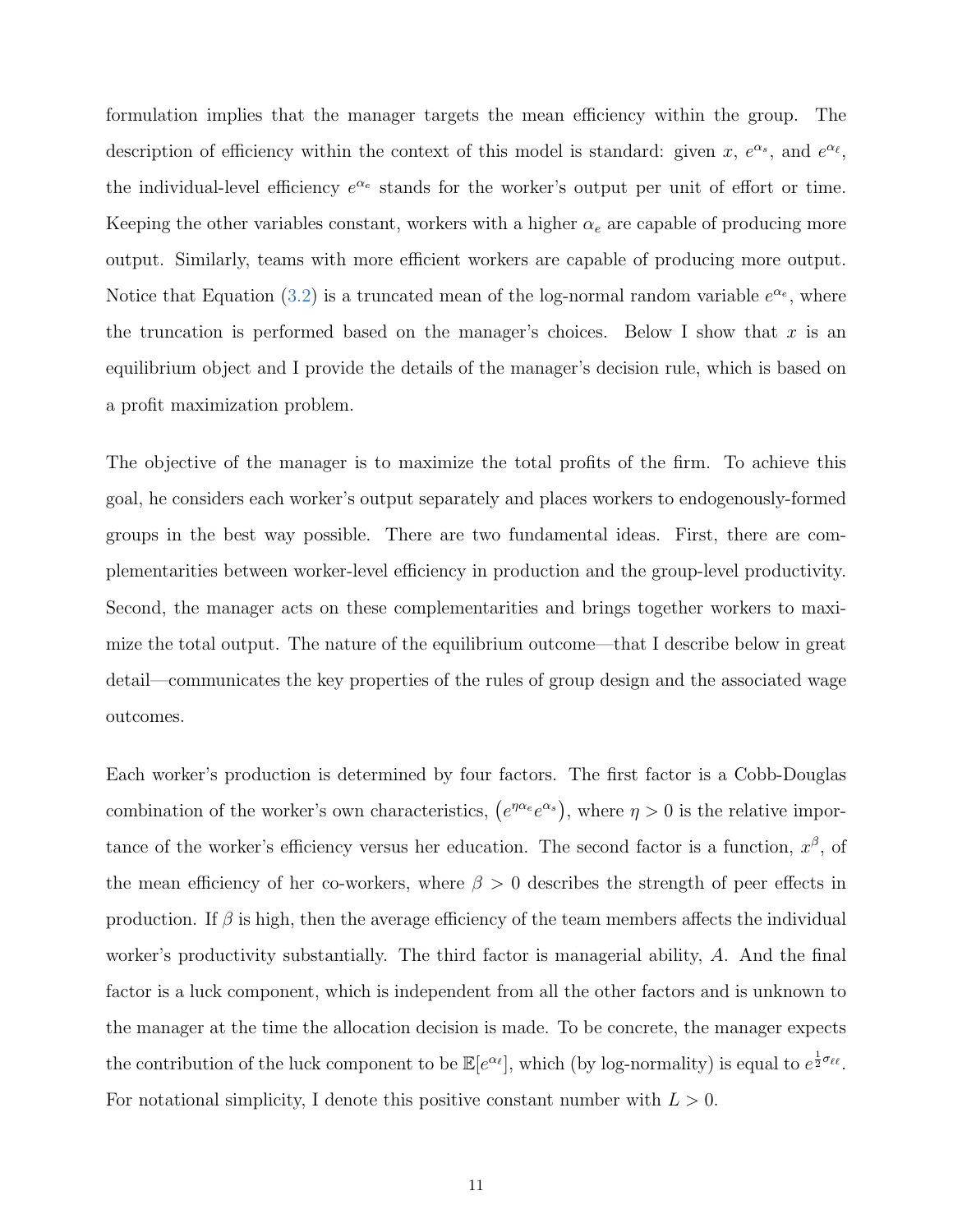Formally, the manager solves the following problem for each worker:

<span id="page-13-1"></span>
$$
\max_{x} \left\{ A L x^{\beta} \left( e^{\eta \alpha_e} e^{\alpha_s} \right) - w(x) \right\},\tag{3.3}
$$

where  $w(x)$  is the wage payment to workers in group  $x<sup>15</sup>$  $x<sup>15</sup>$  $x<sup>15</sup>$  Wages are paid based on grouplevel productivity rather than individual-level productivity. But this does not mean that the implications for wage dispersion is limited. Section 4 discusses in depth the implications of this setup for within-firm wage dispersion and inequality. In the rest of this section, I describe a solution strategy for the manager's problem.

The first-order condition is

$$
AL\beta x^{\beta - 1} \left( e^{\eta \alpha_e} e^{\alpha_s} \right) = w'(x) \tag{3.4}
$$

and the second-order condition is

$$
AL\beta(\beta - 1)x^{\beta - 2}(e^{\eta \alpha_e}e^{\alpha_s}) - w''(x) < 0. \tag{3.5}
$$

The first-order condition says that the manager should equate the marginal return from moving the worker to a better group to the marginal cost of it. To provide a sharper definition of Equation [\(3.2\)](#page-11-0), I take the natural logarithms of both sides in the first-order condition and rearrange the terms, which yields

<span id="page-13-0"></span>
$$
\ln[w'(x)] - \ln[AL\beta] - (\beta - 1)\ln[x] = \eta \alpha_e + \alpha_s. \tag{3.6}
$$

This expression is the equivalent of the well-known bid-rent equation in the urban economics literature.<sup>[16](#page--1-0)</sup> The left-hand side is a function of x and the right-hand side is simply a combination of the observable worker characteristics. This equation motivates how the workers are grouped. Consider a given group  $x$ . Given the parameters, the manager chooses to bring together those workers whose marginal productivities equal  $\eta \alpha_e + \alpha_s$ . As a consequence, the

<sup>&</sup>lt;sup>15</sup>The manager plays the role of a social planner aiming to optimally allocate workers across teams within the firm. Other than this role, there is not a formal managerial body or a CEO in the model that decides on operational issues within the firm. <sup>16</sup>See [Ross and Yinger](#page-32-8) [\(1999\)](#page-32-8) for an extensive review of the related literature.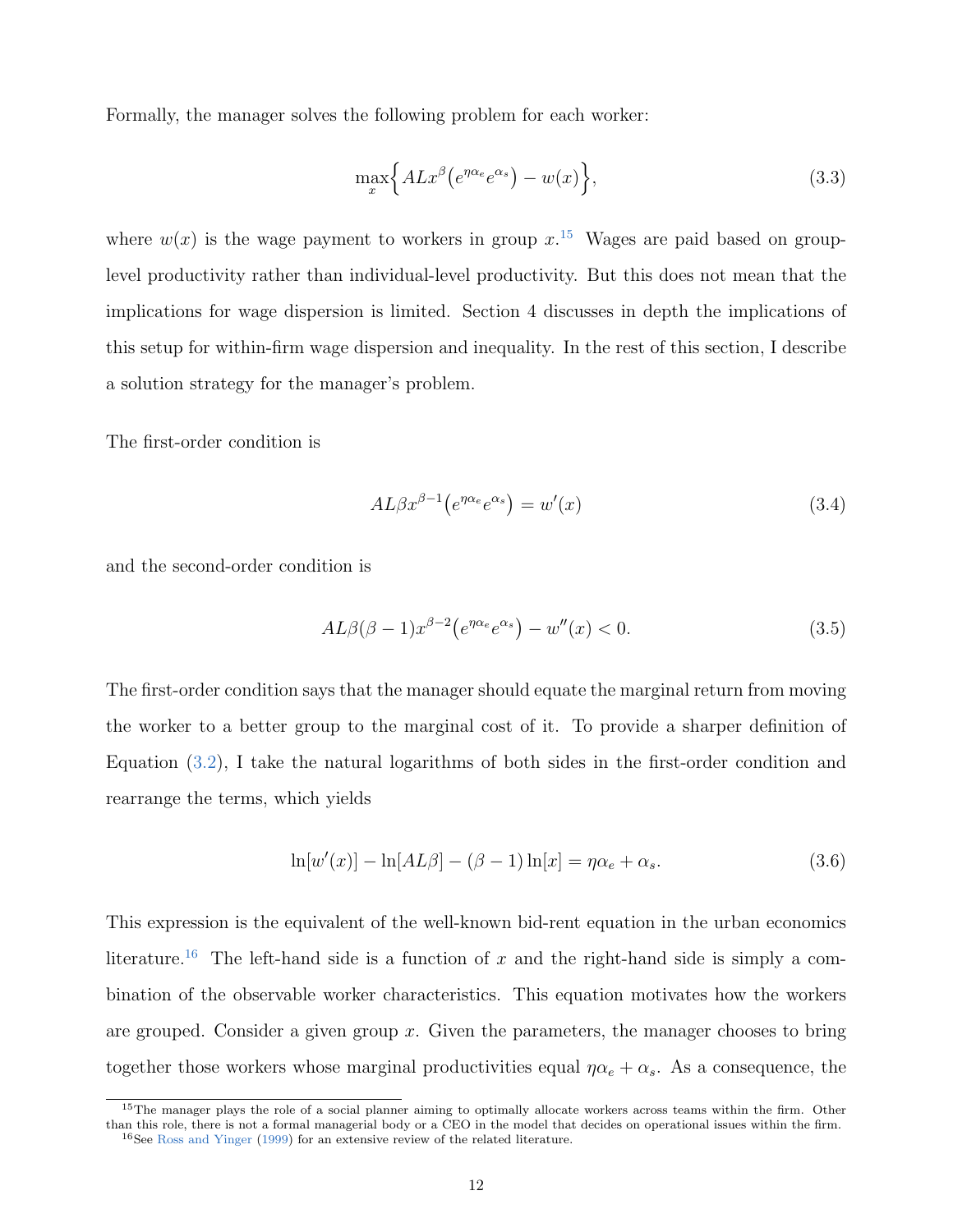group x consists of low-efficiency and high-education workers as well as high-efficiency and low-education ones. The only requirement is that  $\eta \alpha_e + \alpha_s$  has to be equal to the constant index in the left-hand side of Equation [\(3.6\)](#page-13-0). Although the workers differ in their individual efficiencies and education, their productivities are similar and the manager brings similar workers together to maximize profits. It seems optimal to put low-efficiency workers next to the high-efficiency ones to improve their productivities. But, such an action will be detrimental to the high-efficiency workers, since they work nearby the low-efficiency ones. Therefore, the optimal allocation is to for form intra-firm endogenous teams by bringing together similar workers. The properties of these endogenous teams are discussed below.

The shorthand of Equation [\(3.6\)](#page-13-0) is simply

<span id="page-14-1"></span><span id="page-14-0"></span>
$$
\mathcal{D}_{\alpha}(x) = \eta \alpha_e + \alpha_s. \tag{3.7}
$$

This is the decision rule to rationalize the logic behind the truncated mean [see Equation [\(3.2\)](#page-11-0)] explained above. Plugging this decision rule into Equation [\(3.2\)](#page-11-0), the groups are endogenously defined as follows:

$$
x = \mathbb{E}\left[e^{\alpha_e} | \mathcal{D}_{\alpha}(x) = \eta \alpha_e + \alpha_s\right].\tag{3.8}
$$

There exists an analytical solution for equilibrium  $x$  as a function of the model elements and, in what follows, I outline a solution strategy to derive this closed-form solution. This decision rule truncates the population distribution of worker efficiency,  $\alpha_e$ , for the purpose of generating group-level distributions which are conditional on managerial decision rules. In other words,

$$
\alpha_e | \big( \mathcal{D}_\alpha(x) = \eta \alpha_e + \alpha_s \big) \sim \mathcal{N} \big( \hat{\mu}_e(x), \hat{\sigma}_{ee}(x) \big), \tag{3.9}
$$

where  $\hat{\mu}_e(x)$  and  $\hat{\sigma}_{ee}(x)$  are the mean and the variance of the worker efficiency distribution in group x. The intuition is simple. The manager forms groups, indexed by x, by bringing together workers with similar characteristics. In each group  $x$ , there is a conditional distribution of  $\alpha_e$ . In other words, each group is a mix of workers whose individual-level characteristics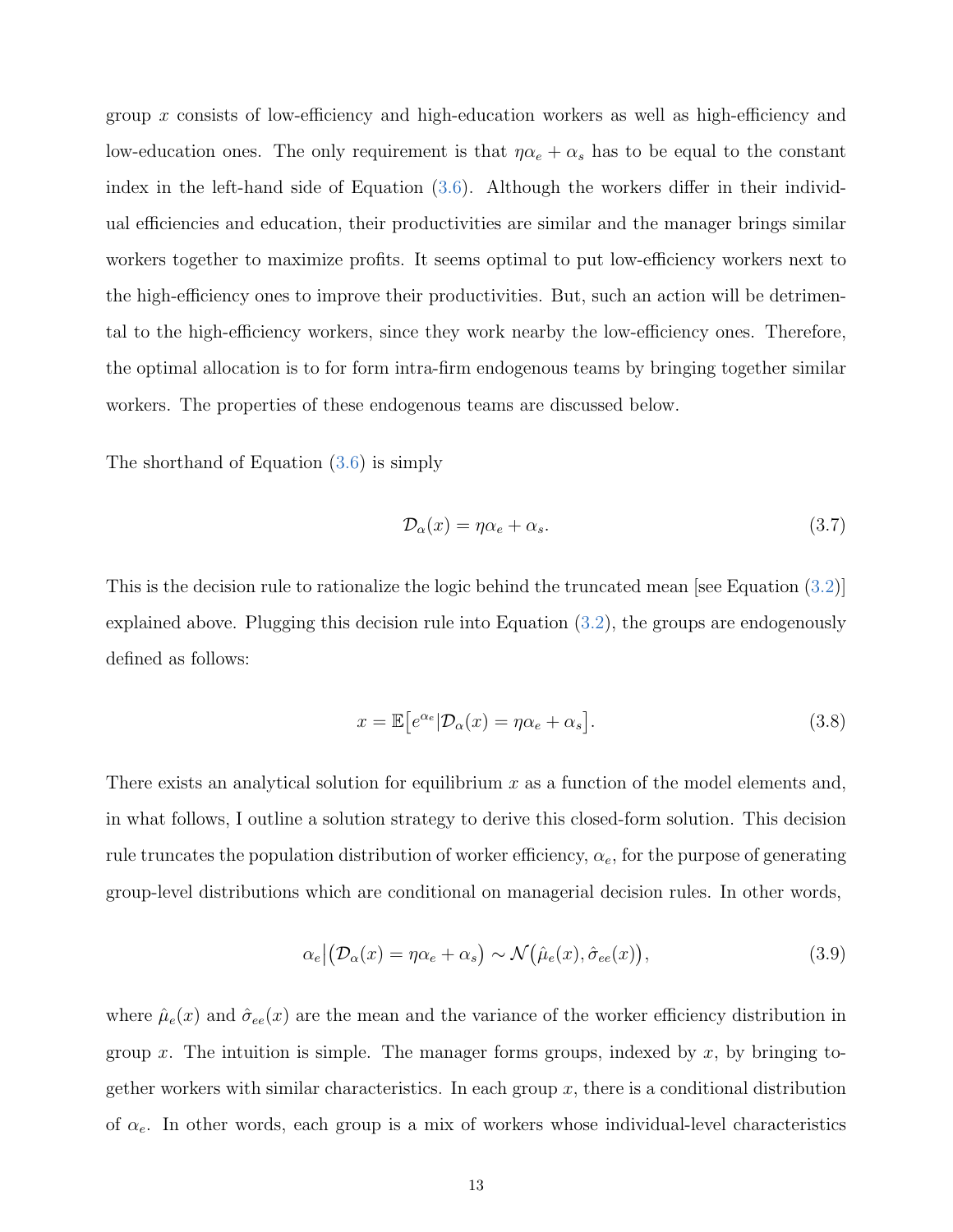are defined by the managerial decision rule  $\eta \alpha_e + \alpha_s$ . Using the well-known properties of the truncated normal distribution, it is easy to see that

$$
\hat{\mu}_e(x) = \mu_e + \left[\mathcal{D}(x) - (\eta \mu_e + \mu_s)\right] \frac{\eta \sigma_{ee} + \sigma_{ss}}{\eta^2 \sigma_{ee} + 2\eta \sigma_{es} + \sigma_{ss}} \tag{3.10}
$$

and

$$
\hat{\sigma}_{ee}(x) = \hat{\sigma}_{ee} = \sigma_{ee} - \sigma_e \frac{(\eta \sigma_{ee} + \sigma_{ss})^2}{\eta^2 \sigma_{ee} + 2\eta \sigma_{es} + \sigma_{ss}}.
$$
\n(3.11)

It is clear from the above formulas that the managerial decision rule [\(3.7\)](#page-14-0) transforms the population distribution of  $\alpha_e$  into a continuum of conditional normal distributions indexed by x. The conditional mean and the conditional variance govern the patterns of sorting and selectivity, respectively. Think of the conditional mean,  $\hat{\mu}_e(x)$ , first. The term  $\frac{\eta \sigma_{ee} + \sigma_{ss}}{\eta^2 \sigma_{ee} + 2\eta \sigma_{es} + \sigma_{ss}}$ is a positive constant (which has a special meaning, which I describe later). For a highly productive group (i.e., a high x), the term  $[\mathcal{D}(x) - (\eta \mu_e + \mu_s)]$  is positive. As a result, the mean efficiency in group x is greater than the mean efficiency in the population. Similarly, the mean efficiency in a low-x group will be lower than the population mean. This implies that there is positively assortative matching between individual workers and intra-firm groups. Now think of the conditional variance,  $\hat{\sigma}_{ee}$ . Since  $\frac{\eta \sigma_{ee} + \sigma_{ss}}{\eta^2 \sigma_{ee} + 2\eta \sigma_{es} + \sigma_{ss}}$  is positive, the variance of worker efficiency in group x is smaller than the population variance. This means that there is selectivity in that the variance in a selected group is smaller than the population variance.<sup>[17](#page--1-0)</sup> The patterns of  $\hat{\mu}_e(x)$  and  $\hat{\sigma}_{ee}$ , i.e., whether they are high or low, are important and have implications for intra-firm equilibrium outcomes.

The key object is  $\frac{\eta \sigma_{ee} + \sigma_{ss}}{\eta^2 \sigma_{ee} + 2\eta \sigma_{es} + \sigma_{ss}}$ , which has a nice interpretation. Think of the regression of a worker's efficiency  $\alpha_e$  on her marginal productivity  $\eta \alpha_e + \alpha_s$ . Formally, the regression model would write

<span id="page-15-0"></span>
$$
\alpha_e = \delta(\eta \alpha_e + \alpha_s) + \epsilon,\tag{3.12}
$$

<sup>&</sup>lt;sup>17</sup>This resembles the selectivity (or the control functions) idea due to [Heckman](#page-30-4) [\(1979\)](#page-30-4).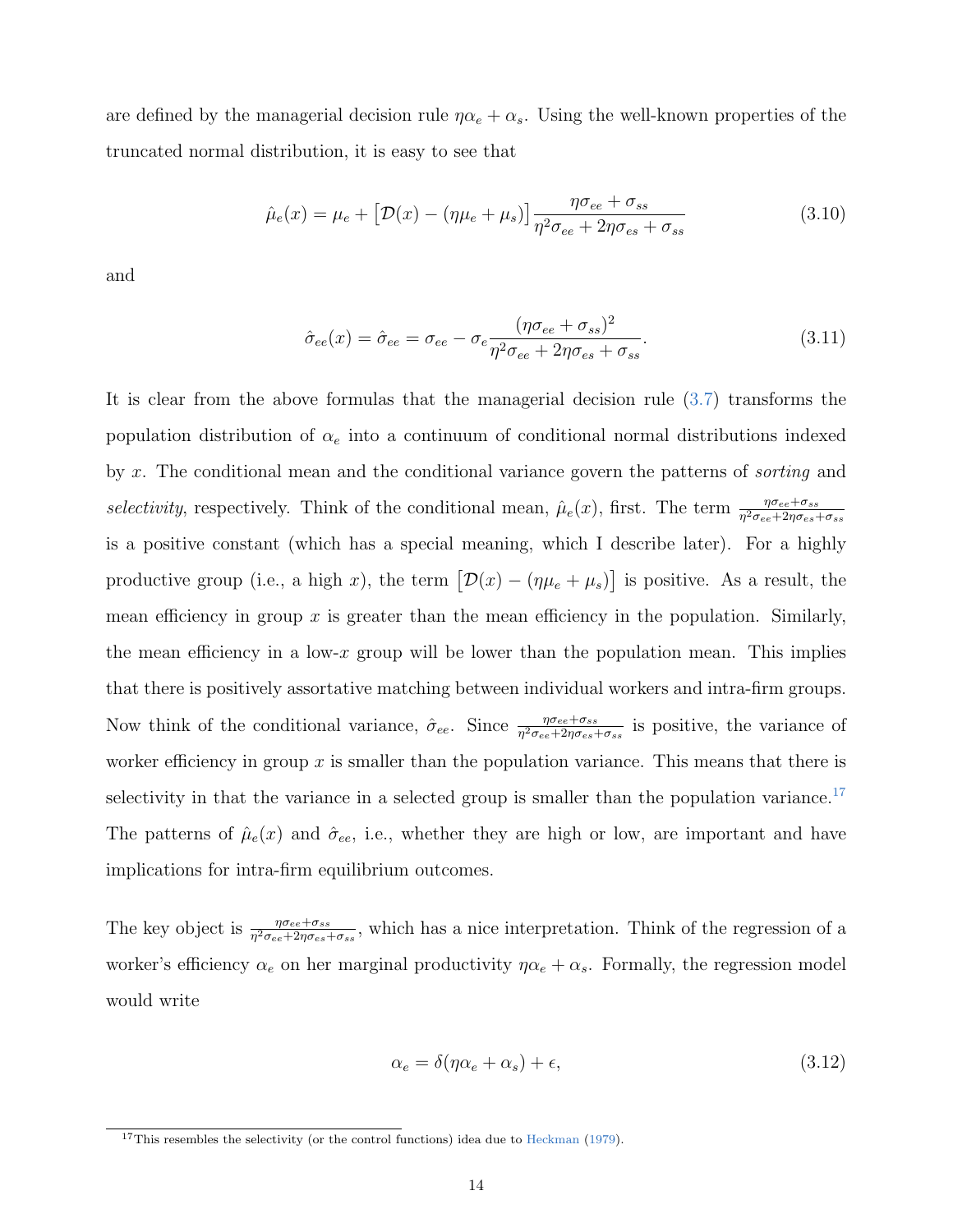where  $\epsilon$  is an independent error term. The coefficient  $\delta$  is simply  $\frac{\text{Cov}(\eta\alpha_e+\alpha_s,\alpha_e)}{\text{Var}(\eta\alpha_e+\alpha_s)}$ , which can be shown, after simple algebra, to be equal to  $\frac{\eta \sigma_{ee} + \sigma_{ss}}{\eta^2 \sigma_{ee} + 2\eta \sigma_{es} + \sigma_{ss}}$ . The interpretation is the following. If  $\delta > 0$ , then workers with greater efficiency are placed into the groups with greater marginal productivity on average.[18](#page--1-0) This, in turn, implies positive sorting and selectivity.

The effect of an increase in  $\delta$  can be interpreted in two related ways. First, it leads to a stronger sorting of workers into groups. This can be seen from the formula for  $\hat{\mu}_e(x)$ . With a higher  $\delta$ , the difference between the mean efficiency of a group x and that of a group  $x + \varepsilon$ is larger for all x, for arbitrarily small  $\varepsilon > 0$ . In other words, groups are more different from each other. This is due to the *second* interpretation: with a higher  $\delta$ , the variance  $(\hat{\sigma}_{ee})$  of the group-level distribution of worker efficiency is smaller for all groups. In other words, higher  $\delta$  means increased selectivity in the group level. That intra-group variance is smaller means that groups are composed of workers, who are more similar to each other. The main result is that, when  $\delta$  goes up, groups are composed of more similar workers and, as a consequence, groups are more different from each other.<sup>[19](#page--1-0)</sup> This means that sorting is stronger and selectivity is increased, which has implications for intra-firm wage differentials. To derive these implications, some additional algebraic steps are required.

From Equation [\(3.8\)](#page-14-1) and from the properties of the conditional log-normal distribution,

<span id="page-16-0"></span>
$$
x = e^{\hat{\mu}_e(x) + \frac{1}{2}\hat{\sigma}_{ee}},\tag{3.13}
$$

which can be rewritten, after substituting in the formulas for  $\hat{\mu}_e(x)$  and  $\hat{\sigma}_{ee}$ , as

$$
x = \kappa x^{\delta(1-\beta)} w'(x)^{\delta},\tag{3.14}
$$

where  $\kappa = e^{\mu_e - \delta{\{\ln[A L \beta] + (\eta \mu_e + \mu_s)\} + \frac{1}{2}\hat{\sigma}_{ee}}}$  is a positive constant.<sup>[20](#page--1-0)</sup> Rearranging the terms yields

<sup>18</sup>This will be linked to higher and more unequally distributed wages in Section 3.

<sup>&</sup>lt;sup>19</sup>Notice that the group-level variances are compressed when  $\delta$  goes up. But this compression does not produce a meanpreserving spread. The fact that it raises the differences in means across groups is due to the correlation imposed by the decision rule.

 $^{20}$ The log-normality assumption is not critical for the qualitative nature of the results presented in this paper. However, the log-normality assumption is required to obtain analytically tractable formulas for equilibrium objects such as wages and grouplevel productivity levels. In particular, this assumption is extremely helpful to derive the formulas for sorting and selectivity, since the regression interpretation given in Equation [\(3.12\)](#page-15-0) critically relies on the normality assumption. The log-normal distribution is also used very often in economics, since various critical variables—such as income, earnings, firm size, firm productivity, human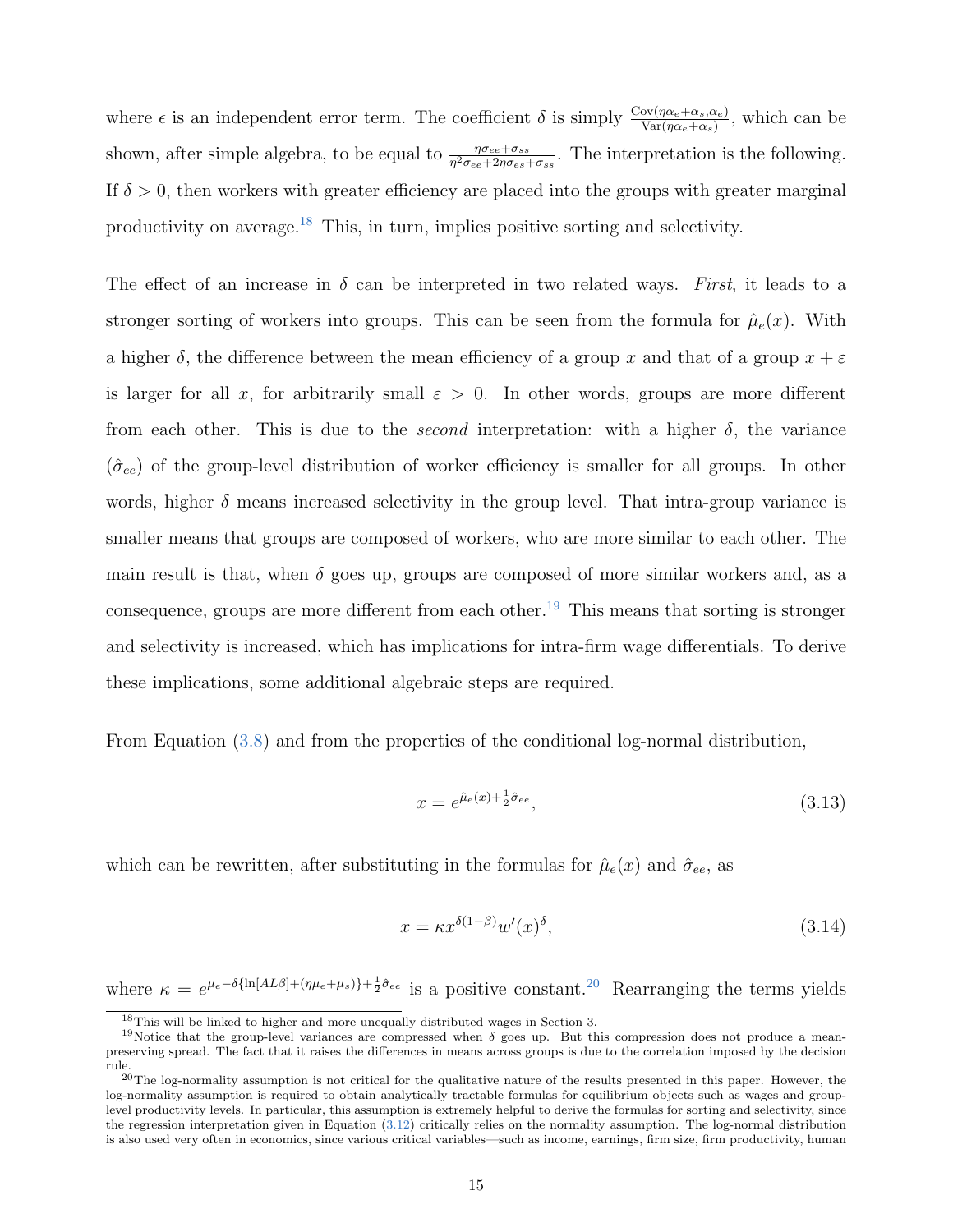the differential rents equation

$$
w'(x) = \left(\frac{1}{\kappa}\right)^{\frac{1}{\delta}} x^{\frac{1}{\delta} - (1-\beta)}.
$$
\n(3.15)

Clearly,  $w'(x) > 0$ , which means that wages are increasing in the group-level productivity, x. If  $\frac{1}{\delta} - (1 - \beta)$  is greater than zero, then the wage function is convex in group level quality. This means that the pay differentials between the teams are going up in an increasing fashion as x goes up. If  $\frac{1}{\delta} - (1 - \beta)$  is smaller than zero, then the wage equation is a concave function of x. In this case, wage inequality between groups is lower. Integrating out this formula and normalizing  $w(0) = 0$  yield the wage equation

<span id="page-17-0"></span>
$$
w(x) = \left(\frac{1}{\kappa}\right)^{\frac{1}{\delta}} \left(\frac{1}{\delta} + \beta\right)^{-1} x^{\frac{1}{\delta} + \beta}.
$$
 (3.16)

Since this wage equation normalizes the outside option,  $w(0)$ , to be equal to zero, I focus on the differential rents equation (i.e., the equation for  $w'(x)$ ) to analyze the implications for intra-firm wage dispersion. Section 4 presents a detailed discussion of the wage outcomes within the firm.

Before discussing wages, I present a visual description of the equilibrium allocation of workers across groups. Figure [\(3.1\)](#page-18-0) summarizes the main results. The red line plots the group-level mean efficiency against the index x. For low-efficiency groups,  $\hat{\mu}_e(x)$  is negative (it is lower than the population mean) and it is positive for groups with high efficiency. At each point along the x-axis, there exists a normal distribution  $\mathcal{N}(\hat{\mu}_e(x), \hat{\sigma}_e)$  characterizing the nature of the sorting and selectivity within the firm. These distributions are plotted in blue. The variance is constant across groups, but the mean is decreasing by definition. Any upward shift in the red curve is necessarily accompanied by a compression in the group-level variance and any downward shift should be accompanied by an increase in the group-level variance. The

capital, and consumption—are empirically shown to be log-normally distributed. Log-normality fits to reality well in general, because it reflects the fact that "high-quality is rare." This is also relevant within the context of the current paper. I conjecture that relaxing the log-normality assumption should not change any of the results as long as the alternative distribution comes from the exponential family—such as exponential, gamma, Pareto, Dirichlet, etc. The only requirement is that there should be a clearly right-skewed distribution with a long right-tail for the results to hold. Without log-normality, however, analytical tractability will be much harder to obtain.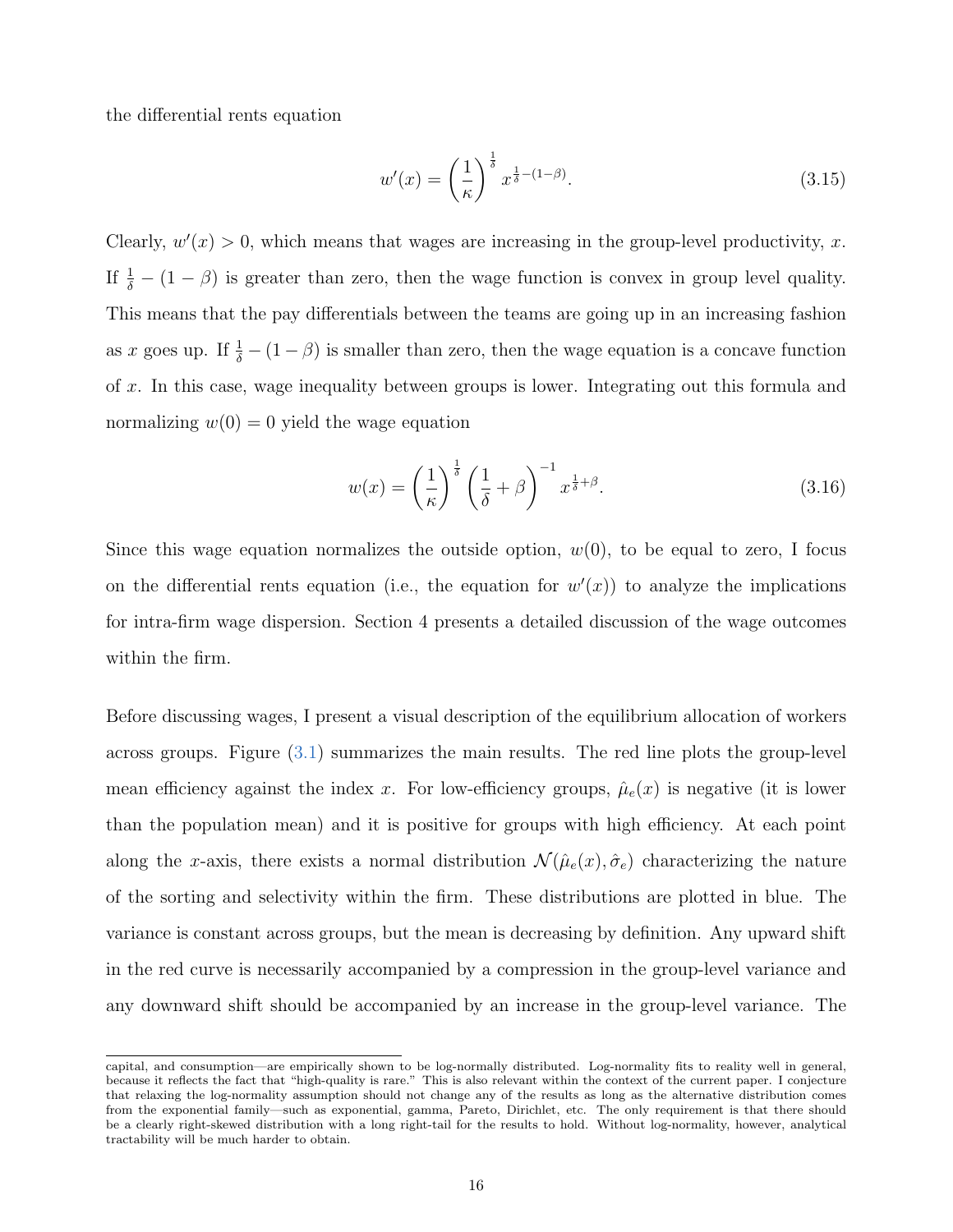<span id="page-18-0"></span>

Figure 3.1: A VISUAL REPRESENTATION OF THE OPTIMAL ALLOCATION.

group-level mean efficiency increases quickly at low  $x$  levels and then the speed of increase slows down. The concave nature of the red curve is due to the assumption of normal distribution.<sup>[21](#page--1-0)</sup> The main ideas behind this figure are closely linked to the micro-foundations of the within-firm wage differentials that this model implies. The next section deals with these implications.

The main lessons from the model should perhaps be reemphasized. The manager forms teams within the firm to produce output. Workers with similar productivities are brought together in each team. But this doesn't mean that teams consist of homogeneous workers. In fact, just the opposite is true. The intuition is the following. By definition, the hedonic formulation of the output produced per worker allows me to describe the production process as a function of multiple worker characteristics. Workers are different from each other in terms of these characteristics.[22](#page--1-0) Workers in each group is selected based on the principle given in Equation [\(3.8\)](#page-14-1). In other words, workers in group x have the same  $\eta \alpha_e + \alpha_s$ , which implies that they can differ in their efficiency and schooling levels. Although this decision rule imposes certain

<sup>&</sup>lt;sup>21</sup>The idea is simple. As one moves away from the left tail, incremental improvements in  $x$  comes with increased densities of better quality worker groups. Once the mean point is past behind, the incremental improvements in  $x$  bring decreasingly smaller contributions to the group quality.

 $^{22}$ For the sake of analytical tractability, I limit the dimension of the characteristics vector to be two (efficiency and education). In a more elaborate version (or in a version designed for the purpose of empirical applicability), the characteristics vector may be allowed to consist of three or more worker traits.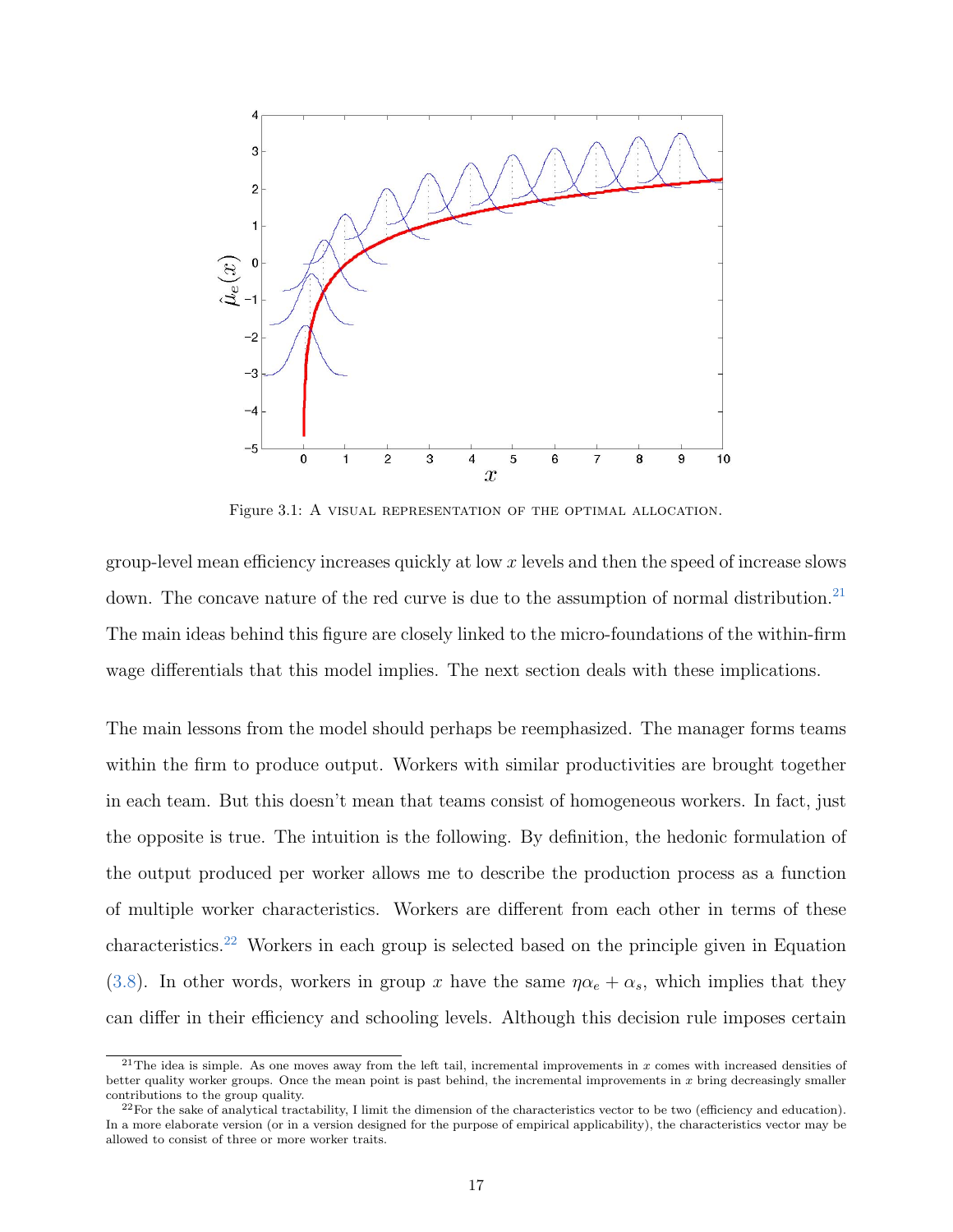similarities within the group, it does not rule out intra-group heterogeneity. A natural consequence of the group level sorting is that groups are different from each other, which is the basis for the hedonic pricing function given in Equation [\(3.16\)](#page-17-0). In the next section, I perform several comparative statics exercises to clarify what this hedonic wage equation can explain.

#### 3.2 Conceptualization

In this subsection, I attempt to clarify and interpret some of the concepts introduced in the theoretical model developed in Section 3.1. To start with, the production technology described in Equation [\(3.3\)](#page-13-1) is a labor-only technology. There is no capital in the model. Following the neoclassical tradition, it is possible to interpret the labor input as "equipped labor" rented to the firm at rate w. In this sense, labor productivity can be classified as multi-factor productivity.

Labor productivity is categorized in the paper as two related, but distinct, objects:  $(i)$ individual-level labor productivity and  $(ii)$  group-level labor productivity. The individuallevel productivity is described by the three-dimensional vector  $\alpha$  of worker characteristics. These three dimensions are efficiency, education, and luck. The three-dimensional characteristics vector differs across workers; in other words, workers are different from each other in terms of the efficiency  $(\alpha_e)$ , education  $(\alpha_s)$ , and luck  $(\alpha_\ell)$  components. Workers with higher individual level productivity are capable of producing more output per unit of input. It is also necessary to emphasize that the individual-level productivity is an exogenous object in the model.

Group-level productivity, however, is defined as the average individual-level productivities of the workers employed in each group. Since the manager matches workers with groups based on an optimization rule, the group-level productivity is an endogenous object—unlike the individual-level productivity—which is determined at the equilibrium. The managerial decision rules yield an explicit mathematical relationship between individual- and group-level productivities. In particular, Equation [\(3.13\)](#page-16-0) fully characterizes the group-level productivity as an analytically-tractable function of individual-level productivities. The group-level pro-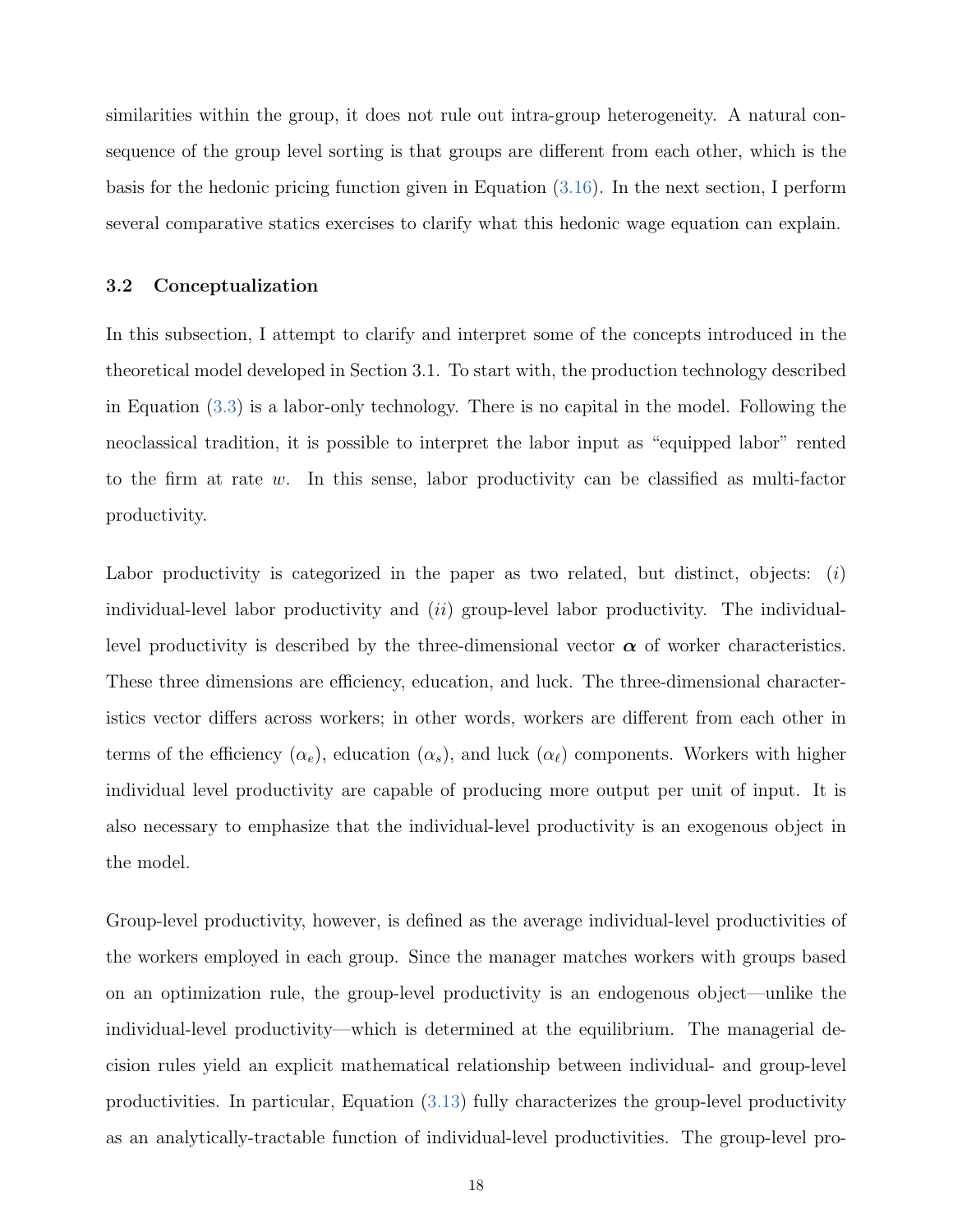<span id="page-20-0"></span>

| Parameter     | <b>Definition</b>                                                  |
|---------------|--------------------------------------------------------------------|
| $\eta$        | Relative importance of efficiency versus schooling in production   |
| $\beta$       | Strength of peer effects (or the effect of teamwork) in production |
| A             | Managerial ability                                                 |
| L             | Mean of the log-normal idiosyncratic uncertainty component         |
| $\mu_e$       | Mean of worker efficiency in the firm                              |
| $\mu_s$       | Mean of worker education in the firm                               |
| $\sigma_{ee}$ | Variance of worker efficiency in the firm                          |
| $\sigma_{ss}$ | Variance of worker education in the firm                           |
| $\sigma_{es}$ | Covariance between efficiency and education of workers in the firm |

Table 1: Exogenous parameters and their definitions.

ductivity is a truncated mean of individual-level productivities of the workers employed in each group, where the truncation is performed based on managerial decision rules.

# 4 Implications for Intra-Firm Wage Dispersion

In this section, I perform comparative statics exercises to shed light on the implications of internal group design for wage inequality within the firm. There are nine parameters in the model and what they stand for is summarized in Table [\(1\)](#page-20-0). These parameters describe the endogenous parameters derived within the model such as  $\delta$ ,  $\kappa$ , and so on. Varying these nine exogenous parameters independently has interesting implications for the structure of sorting and wage inequality within the firm.

Figure [\(4.1\)](#page-22-0) provides a general picture that will be helpful in evaluating the comparative statics exercises. In a nutshell, this figure says that any factor that leads to an increase in the strength of sorting also leads to a compression in within-team variances (i.e., an increase in the degree of selectivity). In such a case, teams are composed of more alike workers, but differences across teams become more pronounced. This can be seen from the left panel in Figure [\(4.1\)](#page-22-0). Increased sorting and selectivity (defined with red color in the figure), in turn, raises pay inequality within the firm, which is evident from the right panel. The right panel says that the sign of the first derivative of the wage function is now more positive, which implies that the degree of convexity goes up and therefore the difference between the lower and the higher ends of the pay spectrum gets larger. Next I discuss the comparative statics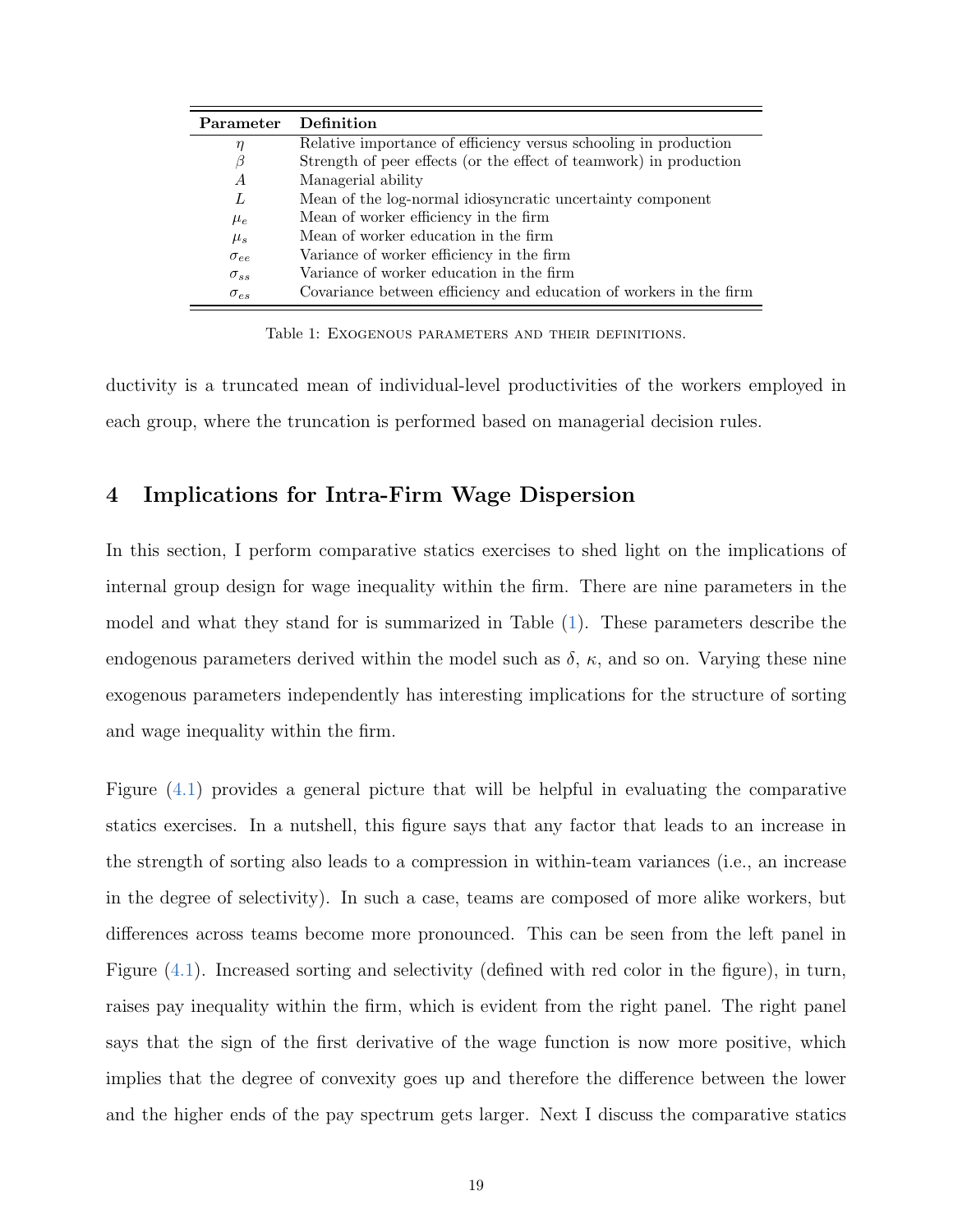results that lead to this conclusion.

#### 4.1 Comparative Statics

**Higher**  $\sigma_{es}$ . A rise in  $\sigma_{es}$  means that the correlation between worker efficiency and education is stronger. When this is the case, efficiency and education become more substitutable, which reduces the incentives for bunching workers with respect to their efficiency levels. As a consequence, with higher  $\sigma_{es}$  sorting is weaker and within-group selectivity is less. Note that, in Figure [\(4.1\)](#page-22-0), the case with higher  $\sigma_{es}$  is denoted in blue in both panels. The reflection in wages is striking: a rise in  $\sigma_{es}$  reduces wage inequality within the firm.

Higher correlation between efficiency and education can be interpreted in two ways: indirect and direct correlations. First, it may suggest that there exists an unobserved ability component, which is positively correlated with both worker efficiency and education. Under this interpretation, workers are more efficient in production when the level of unobserved ability is high. At the same time, the ones with higher unobserved ability are also the ones who are more successful at school. As a result, efficiency and education are indirectly related—i.e., through a third unobserved component. Although, in theory, this is a relevant argument, the empirical research suggests that wage gaps still persist even after accounting for various measures of unobserved ability—such as test scores measuring cognitive and non-cognitive capacities of workers. Second, there is also a more direct interpretation for this positive correlation: vocational training. High positive correlation between efficiency and education can be related to vocational education, because vocational training directly aims at providing skills that can directly influence productivity on the job. There are several papers in the literature reporting evidence in favor of this interpretation. [Sala and Silva](#page-32-9) [\(2012\)](#page-32-9) find using cross-country data from Europe that vocational education has significantly contributed to labor productivity growth in Europe. A similar finding is also reported by [Dearden, Reed, and](#page-29-10) [Van Reenen](#page-29-10) [\(2006\)](#page-29-10) using British micro-level data. Based on this second interpretation, the model I develop suggests that hiring workers with vocational training reduces wage inequality within the firm. The reason is that vocational training implies that efficiency and education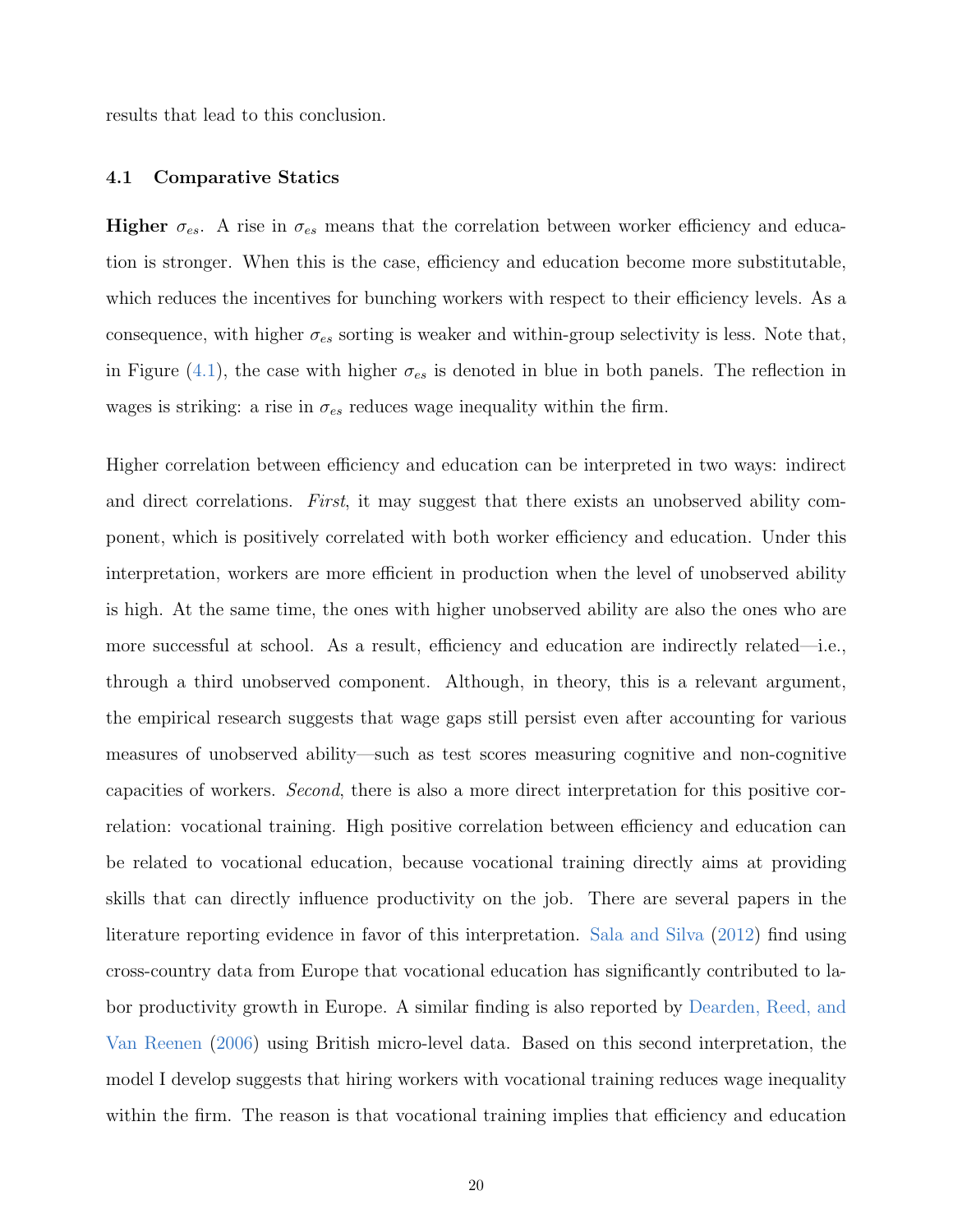<span id="page-22-0"></span>

Figure 4.1: AN ILLUSTRATION OF STRONGER SORTING AND A HIGHER DEGREE OF SELECTIVITY. Red lines describe the case with increased sorting and selectivity; that is, the group-level means are higher and variances are lower at all  $x$  levels.

are more closely related and are better substitutes. This implies that sorting and selectivity are weaker when workers have higher vocational training.

**Higher**  $\sigma_{ss}$ . An increase in  $\sigma_{ss}$  stands for a more dispersed school education of the workers within the firm. For example, there are more high school dropouts, but there are also more PhDs. Under such a scenario, the dispersion of schooling in each team will also go up. As a response to such a change, the manager will bring together more alike workers in terms of efficiency levels. This is a natural result to expect, since the manager cares about worker efficiency in production rather than education directly. To prevent output loss associated with ending up with more mixed groups, he increases the degree of sorting and selectivity with respect to worker efficiency. As a result, wage inequality goes up.

**Higher**  $\eta$ . When  $\eta$  goes up, worker efficiency becomes relatively more important versus education and teamwork in the production function. Since the endogenous group formation logic is based on bringing together workers with similar efficiency levels, a rise in  $\eta$  provides even more incentives for bunching. The main reason is that increased  $\eta$  can be translated into decreased substitutability of efficiency level with other factors of production. As a result, the manager forms groups of more similar workers since the returns to doing so are larger. This, in turn, leads to a reduction in wages for low-productivity groups, while increasing wages in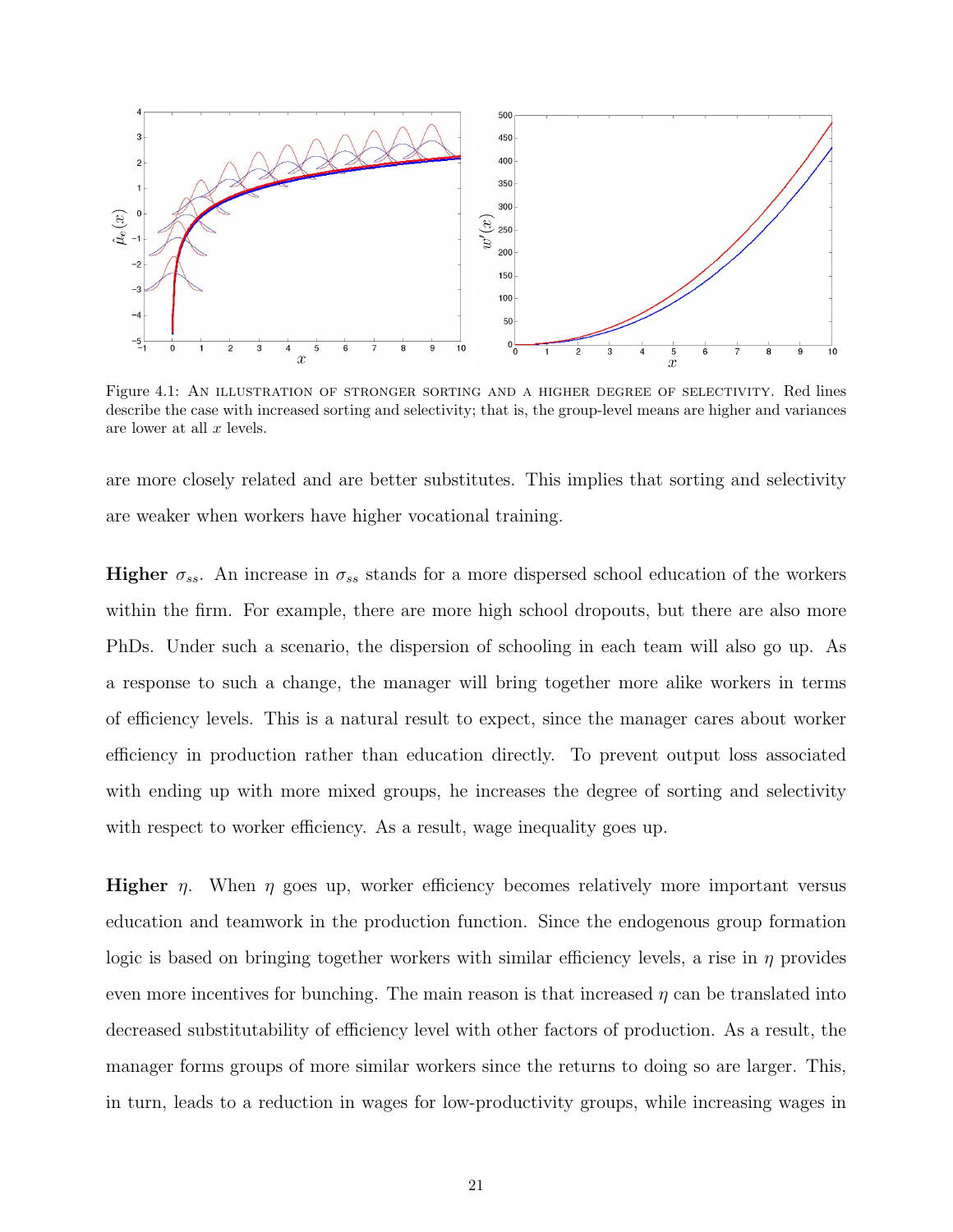high-productivity groups. The impact of  $\eta$  on average wages and within-firm wage inequality is ambiguous. Wage inequality within the firm starts rising if the wage increases in the righttail of the productivity distribution dominates the wage decreases on the left. Section 4.2 clearly demonstrates this point.

**Higher**  $\sigma_{ee}$ . Increasing  $\sigma_{ee}$  has more complex implications for wage inequality. To understand what is going on, think of  $\sigma_{ee}$  as taking values in a certain interval [b, d], where  $d > b > 0$ . There exists an intermediate level  $\bar{\sigma}_{ee}$ ,  $d > \bar{\sigma}_{ee} > b$ , such that moving from b toward  $\bar{\sigma}_{ee}$  decreases the degree of sorting and selectivity, while moving from  $\bar{\sigma}_{ee}$  toward d increases it again. In other words,  $\bar{\sigma}_{ee}$  is the point, where the degree of sorting and selectivity is minimum, taking other parameters fixed. As a result, I conclude that changes in  $\sigma_{ee}$  affects wage inequality in a non-monotonic way; that is, wage inequality is lower at  $\bar{\sigma}_{ee}$  and it is higher elsewhere in the interval  $[b, d]$ . This result suggest that the distribution of efficiency offers the manager another margin of choice. If he targets a low wage inequality within the firm, he can achieve this goal by choosing a worker composition such that  $\sigma_{ee}$  is close to  $\bar{\sigma}_{ee}$ <sup>[23](#page--1-0)</sup>

Playing with the remaining parameters, i.e., the parameters  $\beta$ , A, L,  $\mu_e$ , and  $\mu_s$ , does not alter the structure of sorting and inequality. Varying them affects only the degree of wage inequality within the firm. As expected, increasing  $\beta$  (i.e., increasing the returns to teamwork) raises wage inequality, although it does not affect the within-team worker composition. The reason is that changing  $\beta$  affects the manager's valuation of teams with respect to each other (rather than team composition). As a result, increasing  $\beta$  raises manager's valuation of better groups. Increasing managerial ability,  $A$ , also extends the degree of within-firm wage inequality, without affecting team composition. An increase in managerial ability raises output for all workers and teams, but this increase is larger in better teams due to complementarities. As a consequence, raising  $A$  widens wage dispersion. An increase in  $L$  (i.e., reducing the uncertainty imposed by idiosyncratic shocks) also raises wage inequality, since it leads to an improvement in the manager's valuation of the output produced in better groups. Raising the

<sup>&</sup>lt;sup>23</sup>It is also noteworthy that the effect of increasing  $\sigma_{ee}$  on wage inequality over the x horizon is irregular, i.e., a higher  $\sigma_{ee}$ raises inequality in the lower tail while it increases inequality in the upper tail in a certain interval, whereas in another interval this effect may be reversed.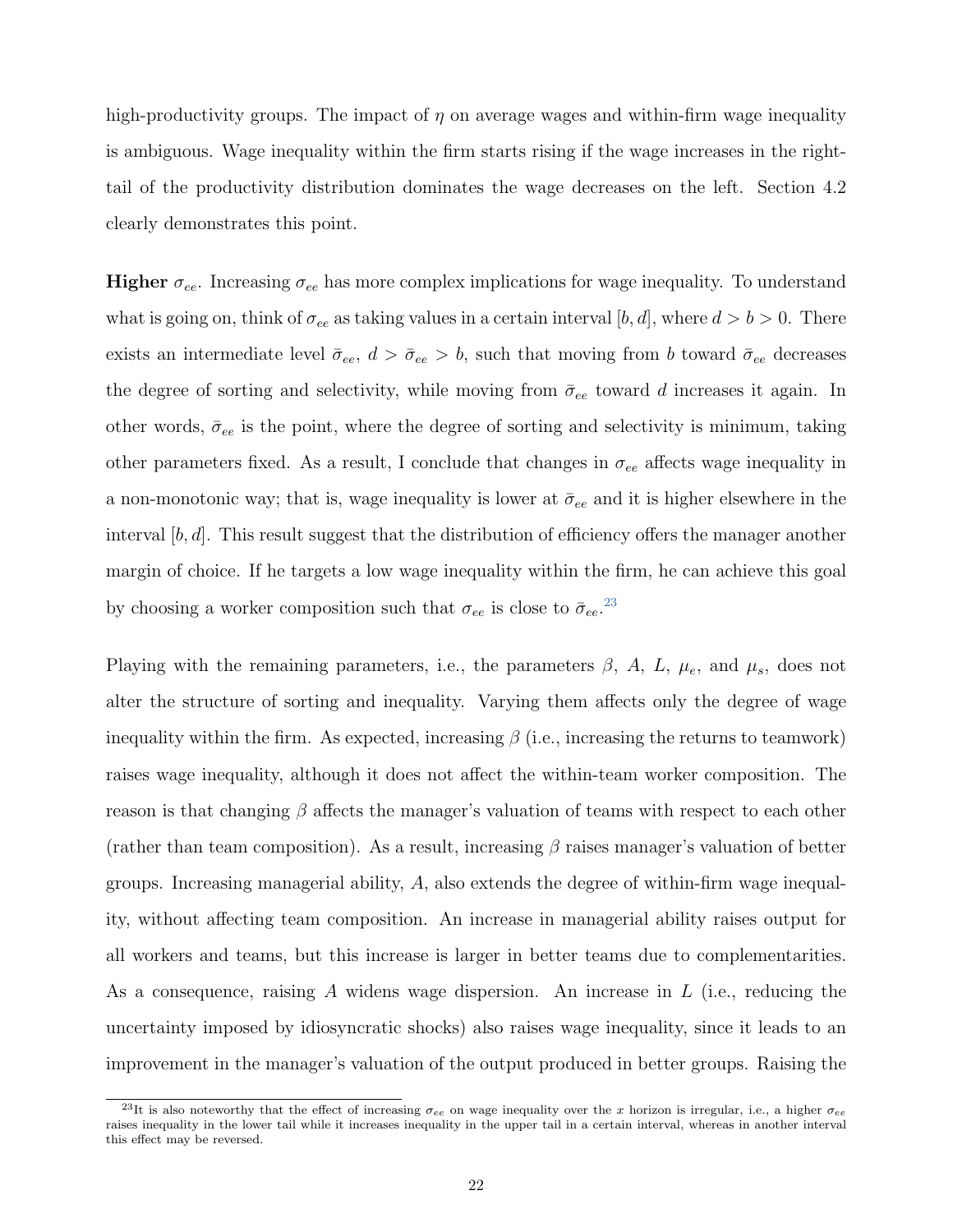mean level of schooling,  $\mu_s$ , within the firm also leads to an increase in wage inequality. Again the reason is the existence of complementarities. Finally, a rise in the mean efficiency level,  $\mu_e$ , in the worker population leads to a decline in wage inequality, as expected.

#### 4.2 A Simulation Exercise

It will perhaps be useful to perform a simulation exercise for the purpose of providing a more concrete understanding of the theoretical predictions of the model. This will also support the validity of the comparative statics discussion presented above. Remember that each worker is characterized by a three-dimensional vector  $\boldsymbol{\alpha} = (\alpha_e, \alpha_s, \alpha_\ell)$ , where  $\alpha_e, \alpha_s$ , and  $\alpha_\ell$  are efficiency, education, and luck, respectively. To simplify the exercise, I shut down the luck component and, instead, define each worker with a two-dimensional vector. I generate 10,000 joint draws for the random variables  $\alpha_e$  and  $\alpha_s$ , which are potentially positively correlated. The distributions of these two random variables are both standard normal. I analyze the impact of the key parameters—including  $\beta$  (strength of peer effects in production),  $\eta$  (relative importance of efficiency versus education in production), and  $\sigma_{es}$  (the covariance between efficiency and education)—on the main outcomes of interest. Other parameters, including  $A$ , L,  $\sigma_{ee}$ ,  $\sigma_{ss}$ ,  $\mu_e$ ,  $\mu_s$ , are held fixed.<sup>[24](#page--1-0)</sup> The outcomes of interest are basically wage [Equation [\(3.16\)](#page-17-0)], profit per job [Equation [\(3.3\)](#page-13-1)], and group-level productivity index [Equation [\(3.13\)](#page-16-0)].

Table [\(2\)](#page-33-0) summarizes the results. The upper panel fixes  $\beta = 0.5$  and  $\sigma_{es} = 0.5$ , and varies  $\eta$  in the range of  $[0.3, 0.7]$ . The parameter  $\eta$  is a technology parameter and it describes the relative importance of worker efficiency versus worker education in the production. As I mention above, an increase in  $\eta$  means that the degree of substitutability between worker efficiency and other factors of production goes down. In such a case, returns to bunching (i.e., forming teams consisting of workers with similar efficiency levels) goes up. As a consequence, wages decline in low-productivity groups, while, in high-productivity groups, wages increase. The overall impact on within-firm average and standard deviation of wages is ambiguous. This ambiguity is confirmed by the simulation results. As  $\eta$  goes up, the manager forms more similar groups.

<sup>&</sup>lt;sup>24</sup>See Table  $(2)$  for the values of these fixed parameters.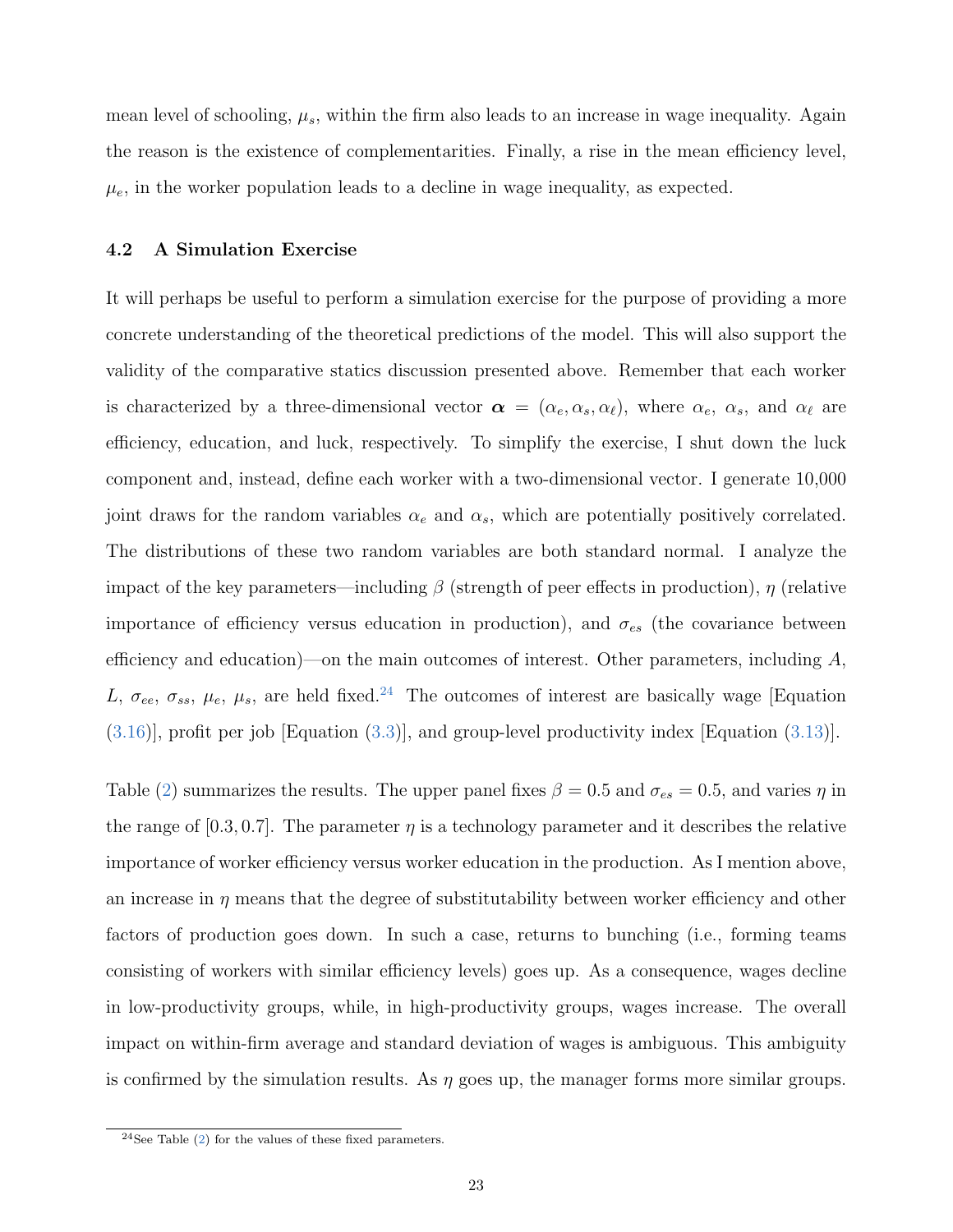The average wage first goes down, but then picks up. A similar observation is also made for the standard deviation of wages. The balance between the left and right tails of the wage distribution determines the direction of the change in average and the standard deviation of wages. Once the wage increases in the right-tail dominates the decreases in the left tail, both the average and standard deviation of wages start going up. I conclude that the impact of  $\eta$  on within-firm wage inequality is non-monotonic and depends on the balance between the movements on the left versus right tail of the wage distribution. This is consistent with the comparative statics exercise performed in Section 4.1. A similar pattern is also observed for profit that the firm receives per-job, although the direction is reversed. As the wage increases on the right tail dominate wage decreases in the left-tail, the per-job average profit of the firm starts going down.

The middle panel of Table [\(2\)](#page-33-0) fixes  $\eta = 0.5$  and  $\sigma_{es} = 0.5$ , and varies  $\beta$  in the range of [0.3, 0.7]. The parameter  $\beta$  describes the strength of peer effects in production. In other words, it measures the degree of returns to teamwork. As I explain in Section 4.2,  $\beta$  does not affect the magnitude of sorting and selectivity, i.e., it does not alter  $x$ . However, it changes the wages and profits per job. An increase in  $\beta$  leads to a monotonic increase in average and standard deviation of wages, and a monotonic decline in the average and standard deviation of profits per job. This is intuitive. As the importance of teamwork goes up, teams with higher average productivity are paid higher wages relative to the ones with lower average productivity, which leads to an increase in within-firm wage inequality.

Finally, the lower panel of Table [\(2\)](#page-33-0) fixes  $\eta = 0.5$  and  $\beta = 0.5$ , and varies  $\sigma_{es}$  in the range of [0.3, 0.7]. The parameter  $\sigma_{es}$  measures the degree of correlation between efficiency and education levels of the workers. For example, if  $\sigma_{es}$  is high, then a high-efficiency worker is more likely to be high-educated than a low-efficiency worker. The simulation results suggest that the incentives for bunching goes down as  $\sigma_{es}$  increases, in line with the comparative statics exercise. The reason is that efficiency and education become more substitutable as  $\sigma_{es}$ goes up. The degree of sorting declines at the equilibrium, which leads to a decline in average wages. As the groups become similar and the returns to bunching goes down, the within-firm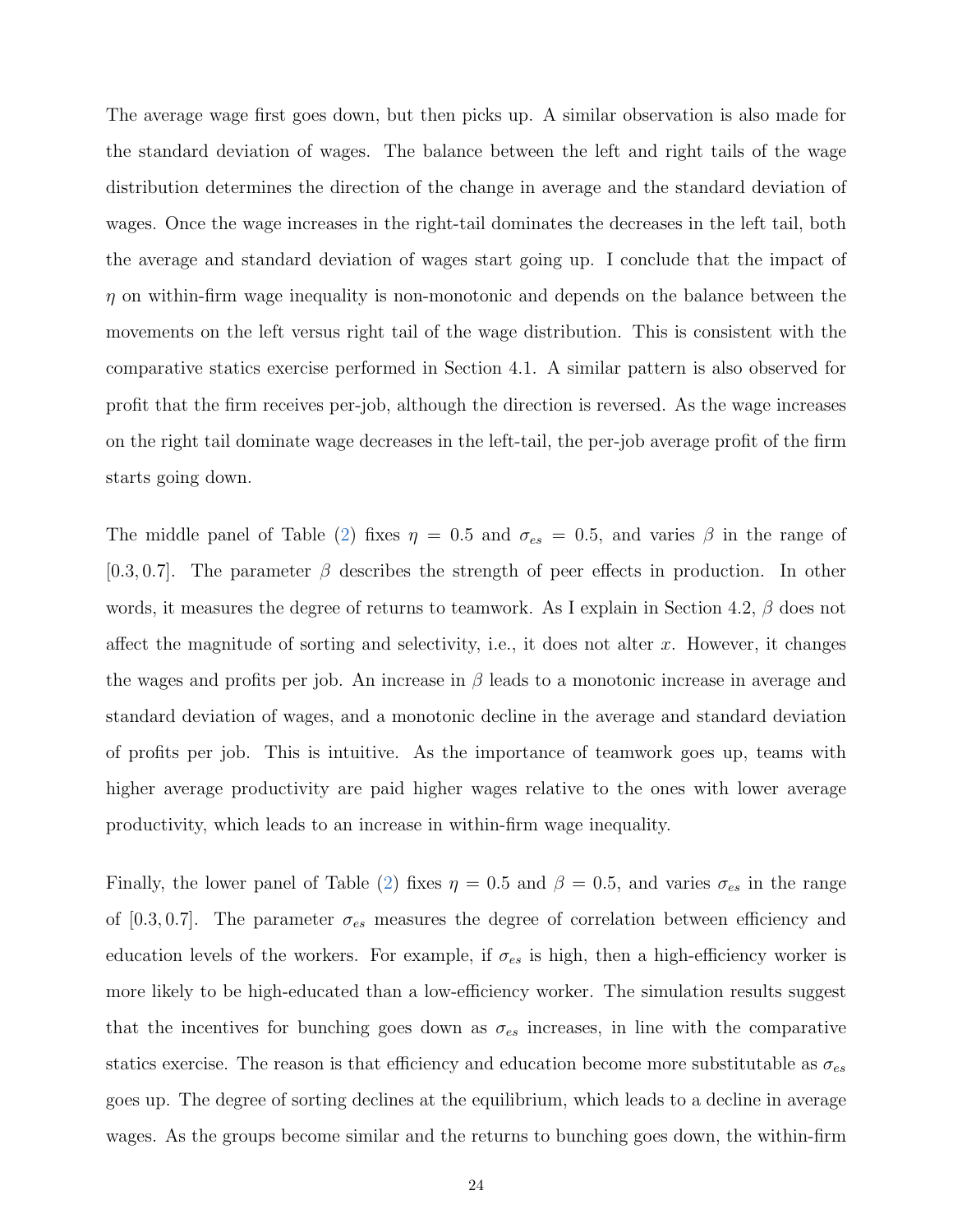wage inequality also declines. On the other hand, the manager makes higher profits per job and the profits are higher in groups with high average productivity levels. At the end, I verify that the insights provided by the comparative statics exercises are supplemented by the simulation exercise.

## 5 Concluding Remarks

In this paper, I analyze the intra-firm organizational practices regarding group design and incentives for teamwork. I argue that, in the presence of complementarities, bringing together workers with similar characteristics is part of an optimal group design strategy. I provide a clear link between such a strategy and within-firm wage outcomes. More specifically, I show that wage inequality within the firm is related to the problem of allocating heterogeneous workers into groups. I provide various comparative statics exercises to clarify the effect of the key parameters on the results. The results of the comparative statics exercises are supplemented by a simulation exercise.

The model features many insights about the sources of within-firm wage inequality. I assess the interplay between team composition—which is endogenous—and wage differentials between teams. One of the main results is that the wage dispersion within the firm is more pronounced when workers are more alike within each team and more different across the teams. This suggests that team composition (i.e., whether teams are more homogeneous or more heterogeneous) is an important determinant of intra-firm wage inequality. An important novelty that this paper introduces is that team effort is priced in a hedonic setting. In other words, the model recognizes that workers are heterogeneous in multiple dimensions, teams are composed of these heterogeneous workers, and, as a consequence, teamwork is priced based on the composition of these multiple characteristics within each team. This rich setting allows me to perform various comparative statics exercises that yield interesting outcomes. One particular result that deserves more theoretical and empirical attention is that employing more workers with vocational education is associated with decreased wage differentials within the firm. I leave exploring the underlying micro-foundations of this result for future research.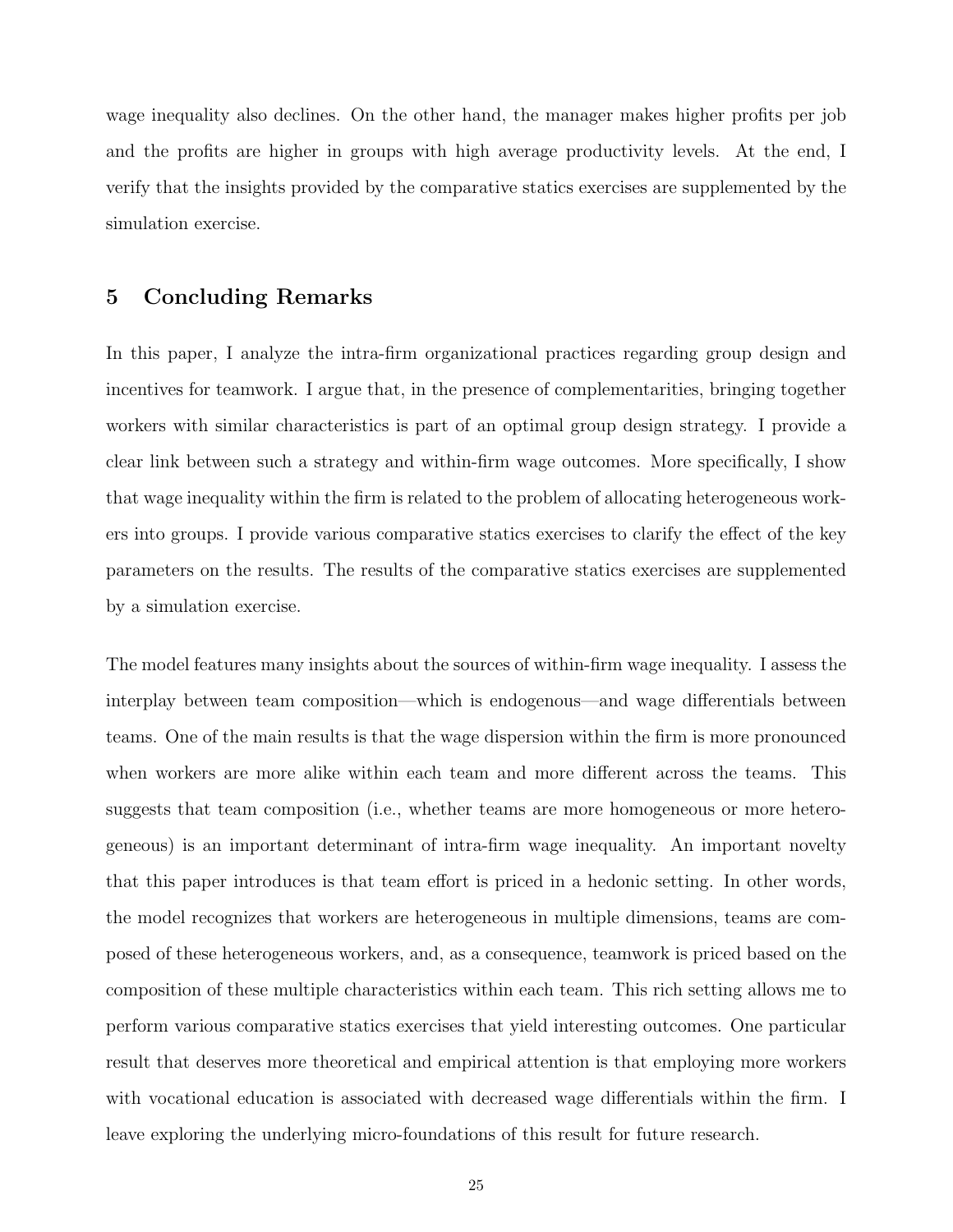The current setup is limited with the internal labor market within a firm. An important extension would be to incorporate an external labor market into this setup. Such an extension would incorporate hiring from outside the firm and workers' decision to quit. Allowing worker's entry and exit opens the door for the managerial group design decisions to be affected by developments outside of the firm. Studying this extension requires a substantial reworking of the current model setup, which I also leave for future research.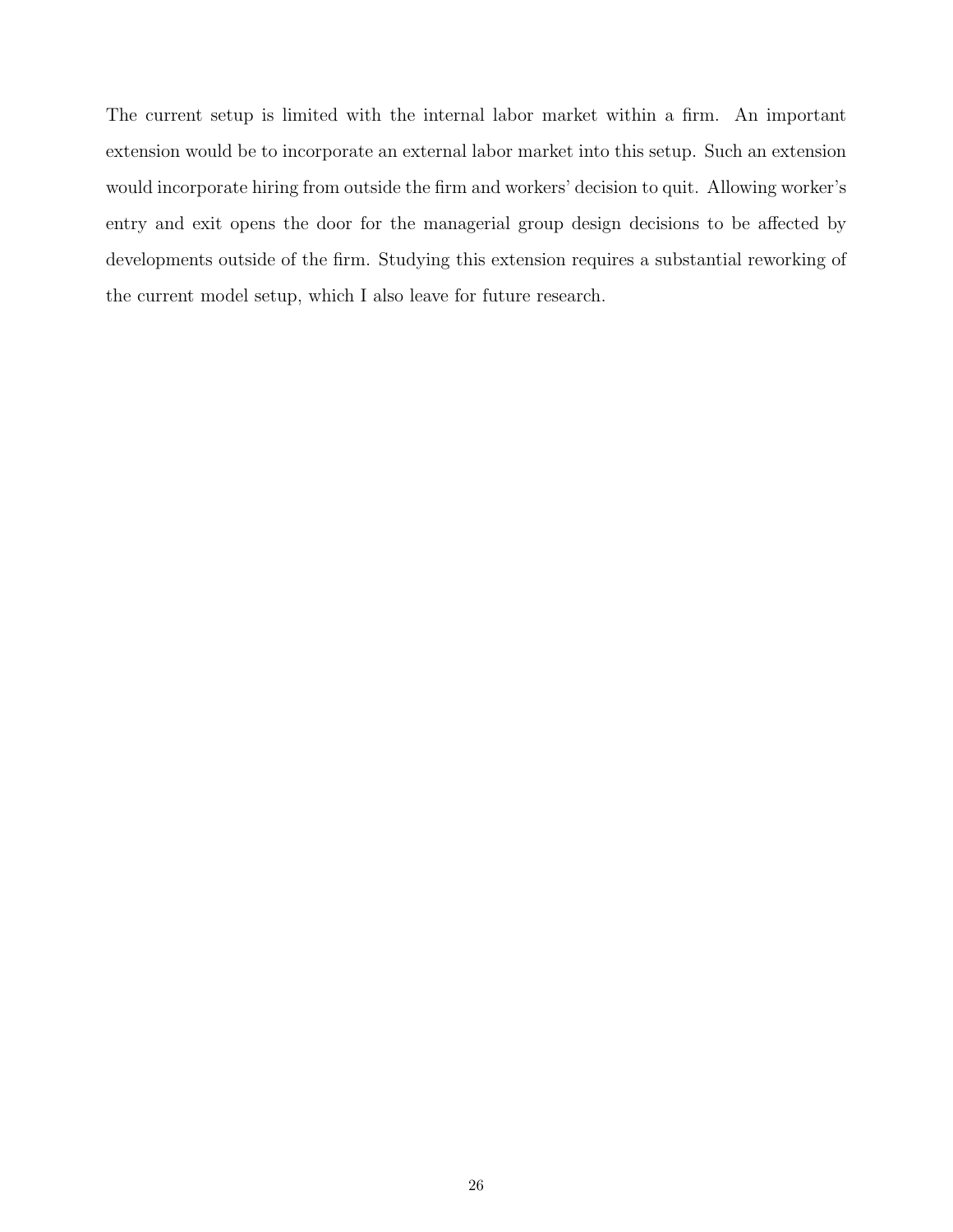### References

- <span id="page-28-10"></span>ABOWD, J. M., F. KRAMARZ, AND D. MARGOLIS (1999): "High Wage Workers and High Wage Firms," Econometrica, 67, 251–333.
- <span id="page-28-4"></span>AKERLOF, G. A. AND J. L. YELLEN (1990): "The Fair Wage-Effort Hypothesis and Unemployment," Quarterly Journal of Economics, 105, 255–283.
- <span id="page-28-1"></span>Bandiera, O., I. Barankay, and I. Rasul (2005): "Social Preferences and the Response to Incentives: Evidence from Personnel Data," Quarterly Journal of Economics, 120, 917– 962.
- <span id="page-28-0"></span> $-$  (2010): "Social Incentives in the Workplace," Review of Economic Studies, 77, 417– 458.
- <span id="page-28-2"></span>——— (2011): "Team Incentives: Evidence from a Team-level Experiment," Unpublished manuscript, London School of Economics.
- <span id="page-28-8"></span>Bartling, B. and F. A. von Siemens (2010): "Equal Sharing Rules in Partnerships," Journal of Institutional and Theoretical Economics, 166, 299–320.
- <span id="page-28-5"></span>Belfield, R. and D. Marsden (2003): "Performance Pay, Monitoring Environments, and Establishment Performance," International Journal of Manpower, 24, 452–471.
- <span id="page-28-9"></span>Bose, A., D. Pal, and D. E. M. Sappington (2010): "Equal Pay for Unequal Work: Limiting Sabotage in Teams," Journal of Economics & Management Strategy, 19, 25–53.
- <span id="page-28-7"></span>CAMERER, C. (2003): *Behavioral Game Theory*, Princeton, NJ: Princeton University Press.
- <span id="page-28-11"></span>CARD, D., J. HEINING, AND P. KLINE (2013): "Workplace Heterogeneity and the Rise of West German Wage Inequality," *Quarterly Journal of Economics*, 128, 967–1015.
- <span id="page-28-6"></span>CARD, D. E., A. MAS, E. MORETTI, AND E. SAEZ (2012): "Inequality at Work: The Effect of Peer Salaries on Job Satisfaction," American Economic Review, 102, 2981–3003.
- <span id="page-28-3"></span>Carpenter, J., P. Matthews, and J. Schrim (2010): "Tournaments and Office Politics: Evidence from a Real-effort Experiment," American Economic Review, 100, 504–517.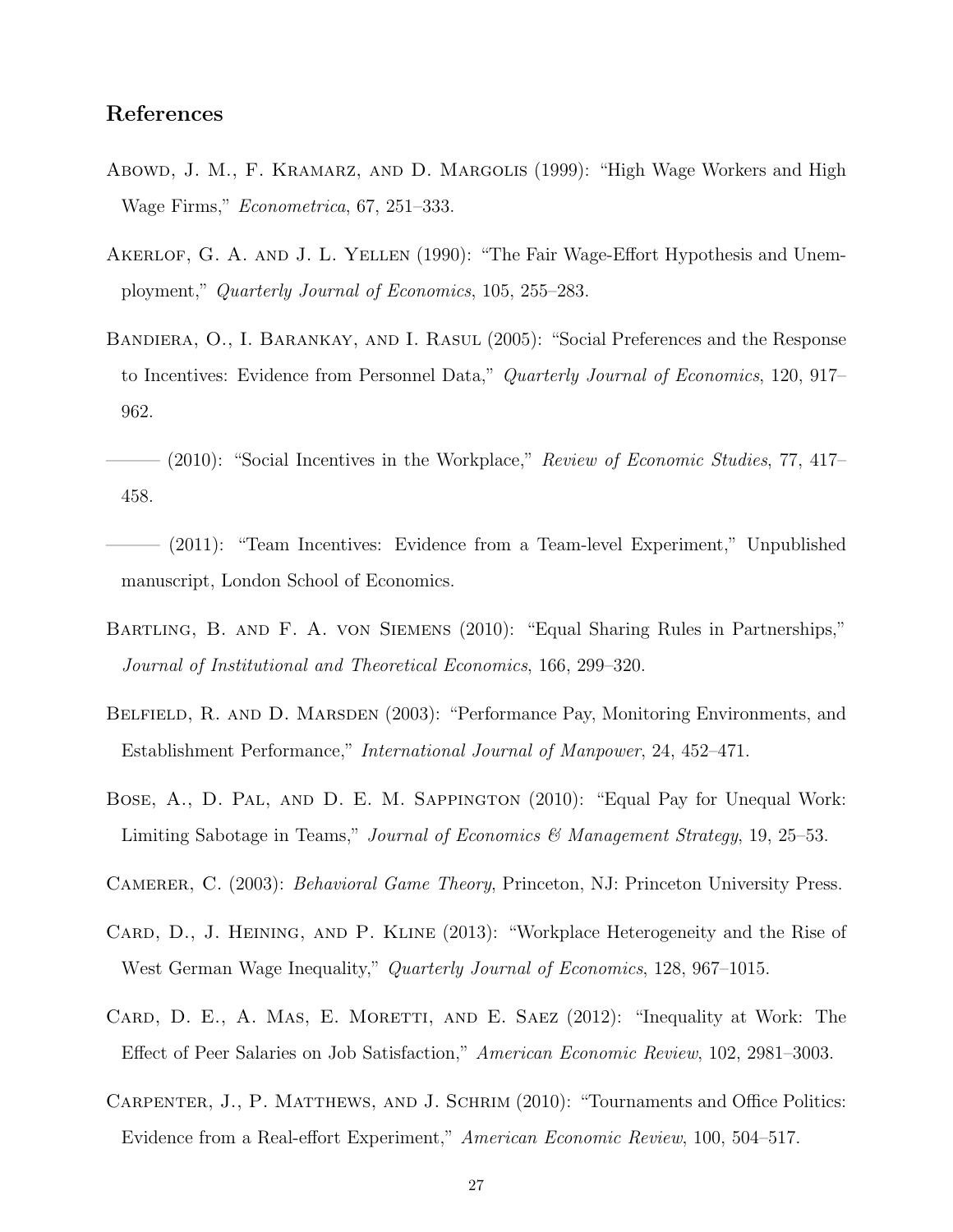- <span id="page-29-5"></span>Cohn, A., E. Fehr, B. Herrmann, and F. Schneider (2011): "Social Comparison in the Workplace: Evidence from a Field Experiment," Unpublished manuscript, University of Zurich.
- <span id="page-29-3"></span>CURRARINI, S., M. O. JACKSON, AND P. PIN (2009): "An Economic Model of Friendship: Homophily, Minorities, and Segregation," Econometrica, 77, 1003–1045.
- <span id="page-29-10"></span>DEARDEN, L., H. REED, AND J. VAN REENEN (2006): "The Impact of Training on Productivity and Wages: Evidence from British Panel Data," Oxford Bulletin of Economics and Statistics, 68, 397–421.
- <span id="page-29-4"></span>DRAGO, R. AND G. T. GARVEY (1998): "Incentives for Helping on the Job: Theory and Evidence," Journal of Labor Economics, 16, 1–25.
- <span id="page-29-9"></span>EECKHOUT, J. AND P. KIRCHER (2011): "Identifying Sorting – In Theory," Review of Economic Studies, 78, 872–906.
- <span id="page-29-0"></span>Ekeland, I., J. J. Heckman, and L. Nesheim (2002): "Identifying Hedonic Models," American Economic Review Papers & Proceedings, 92, 304–309.
- <span id="page-29-1"></span>– (2004): "Identification and Estimation of Hedonic Models," Journal of Political Economy, 112, S60–S109.
- <span id="page-29-7"></span>Encinosa, W. E., M. Gaynor, and J. B. Rebitzer (2007): "The Sociology of Groups and the Economics of Incentives: Theory and Evidence on Compensation Systems," Journal of Economic Behavior & Organization, 62, 187–214.
- <span id="page-29-6"></span>FARRELL, J. AND S. SCOTCHMER (1988): "Partnerships," Quarterly Journal of Economics, 103, 279–298.
- <span id="page-29-8"></span>FEHR, E. AND K. M. SCHMIDT (2006): "The Economics of Fairness, Reciprocity and Altruism: Experimental Evidence and New Theories," in Handbook of the Economics of Giving, Altruism, and Reciprocity, ed. by S.-C. Kolm and J. M. Ythier, Elsevier, vol. 1, 615–691.
- <span id="page-29-2"></span>Fujita, M. (1989): Urban Economic Theory: Land Use and City Size, New York, NY: Cambridge University Press.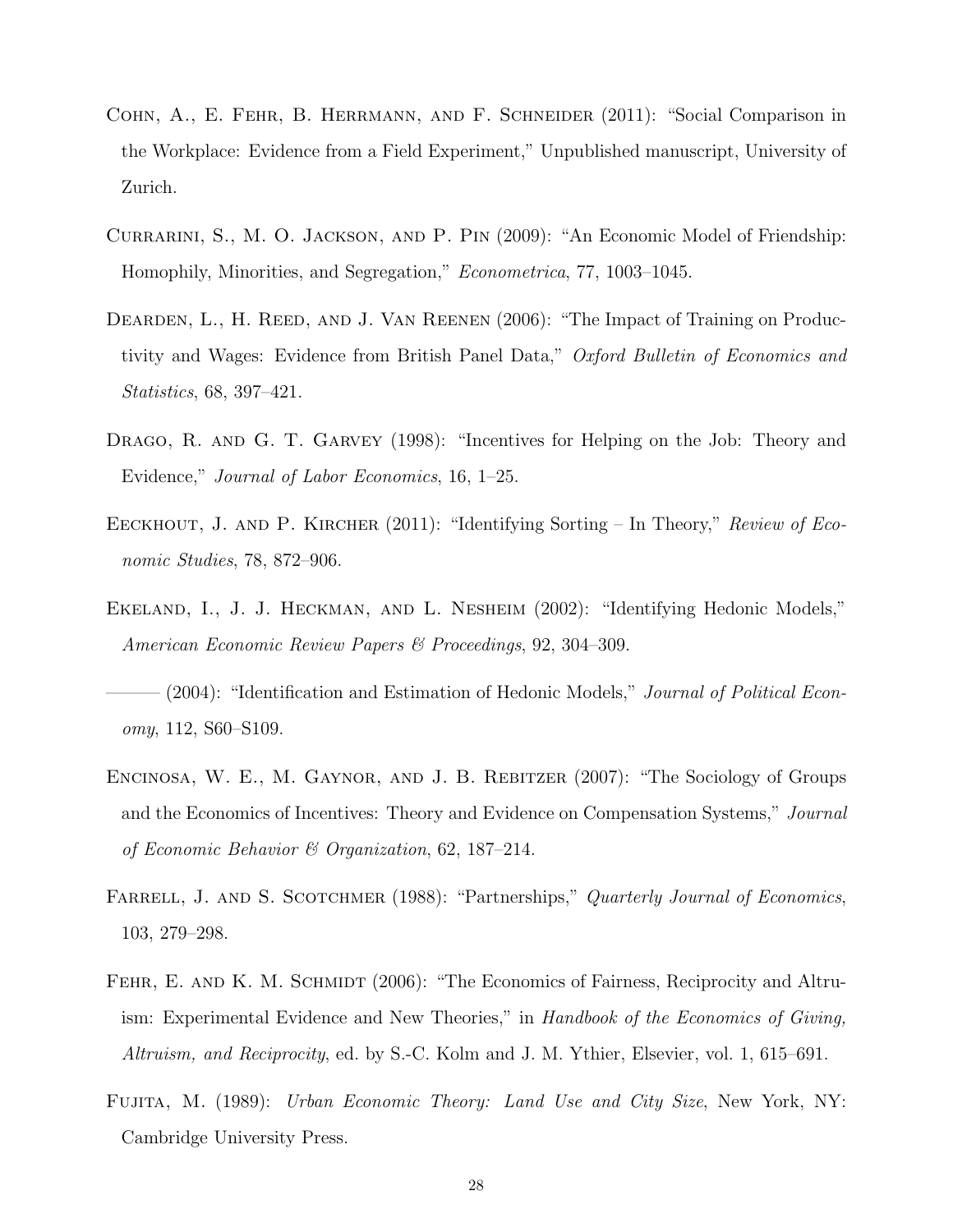- <span id="page-30-8"></span>GIBBONS, R. AND M. WALDMAN (1999): "A Theory of Wage And Promotion Dynamics Inside Firms," Quarterly Journal of Economics, 114, 1321–1358.
- <span id="page-30-9"></span>Goux, D. and E. Maurin (1999): "Persistence of Interindustry Wage Differentials: A Reexamination Using Matched Worker-Firm Panel Data," Journal of Labor Economics, 17, 492–533.
- <span id="page-30-10"></span>GRUETTER, M. AND R. LALIVE (2009): "The Importance of Firms in Wage Determination," Labour Economics, 16, 149–150.
- <span id="page-30-1"></span>Hamilton, B. H., J. A. Nickerson, and H. Owan (2003): "Team Incentives and Worker Heterogeneity: An Empirical Analysis of the Impact of Teams on Productivity and Participation," Journal of Political Economy, 111, 465–497.
- <span id="page-30-4"></span>Heckman, J. J. (1979): "Sample Selection Bias as a Specification Error," Econometrica, 47, 153–161.
- <span id="page-30-5"></span>Hibbs, D. A. and H. Locking (2000): "Wage Dispersion and Productive Efficiency: Evidence for Sweden," Journal of Labor Economics, 18, 755–782.
- <span id="page-30-0"></span>ICHINO, A. AND G. MAGGI (2000): "Work Environment and Individual Background: Explaining Regional Shirking Differentials in a Large Italian Firm," Quarterly Journal of Economics, 115, 1057–1090.
- <span id="page-30-2"></span>IOANNIDES, Y. M. (2008): "Full Solution of an Endogenous Sorting Model with Contextual and Income Effects," Unpublished manuscript, Tufts University.

- <span id="page-30-6"></span>Kandel, E. and E. P. Lazear (1992): "Peer Pressure and Partnerships," Journal of Political Economy, 100, 801–817.
- <span id="page-30-7"></span>Lallemand, T., R. Plasman, and F. Rycx (2009): "Wage Structure and Firm Productivity in Belgium," in The Structure of Wages: An International Comparison, ed. by E. P. Lazear and K. L. Shaw, Chicago, IL: University of Chicago Press, 179–215.

<span id="page-30-3"></span><sup>- (2011): &</sup>quot;Neighborhood Effects and Housing," in Handbook of Social Economics, ed. by J. Benhabib, A. Bisin, and M. O. Jackson, New York: Elsevier, 1281–1340.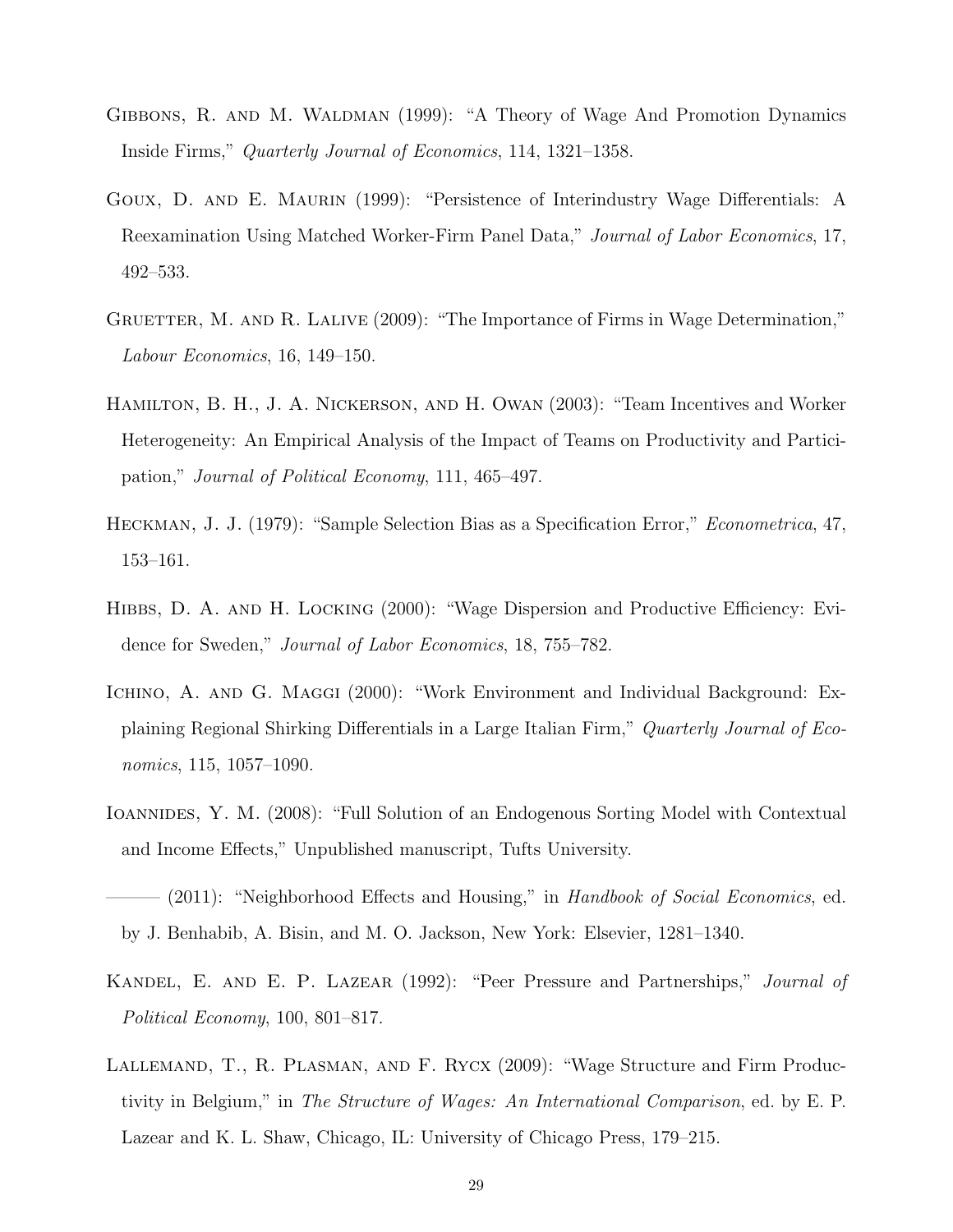<span id="page-31-9"></span>LAZEAR, E. P. (1989): "Pay Inequality and Industrial Politics," Journal of Political Economy, 87, 1261–1284.

<span id="page-31-0"></span>– (1998): *Personnel Economics for Managers*, New York, NY: Wiley.

- <span id="page-31-11"></span>Lazear, E. P. and S. Rosen (1981): "Rank-order Tournaments as Optimum Labor Contracts," Journal of Political Economy, 89, 841–864.
- <span id="page-31-4"></span>Lazear, E. P. and K. L. Shaw (2007): "Personnel Economics: The Economist View of Human Resources," Journal of Economic Perspectives, 21, 91–114.
- <span id="page-31-1"></span>Ledford, G. E., E. E. Lawler, and S. A. Mohrman (1995): "Reward Innovations in Fortune 1000 Companies," Compensation and Benefits Review, 27, 76–80.
- <span id="page-31-10"></span>LEVINE, D. I. (1991): "Cohesiveness, Productivity, and Wage Dispersion," Journal of Economic Behavior & Organization, 15, 237–255.
- <span id="page-31-5"></span>Manski, C. F. (1993): "Identification of Endogenous Social Effects: The Reflection Problem," Review of Economic Studies, 60, 531–542.
- <span id="page-31-6"></span>——— (2000): "Economic Analysis of Social Interactions," Journal of Economic Perspectives, 14, 115–136.
- <span id="page-31-8"></span>MARMAROS, D. AND B. SACERDOTE (2006): "How Do Friendships Form?" Quarterly Journal of Economics, 121, 79–119.
- <span id="page-31-3"></span>MARSHALL, A. (1890): *Principles of Economics*, London, UK: Macmillan.
- <span id="page-31-2"></span>MAS, A. AND E. MORETTI (2009): "Peers at Work," *American Economic Review*, 99, 112– 145.
- <span id="page-31-12"></span>McLAUGHLIN, K. (1988): "Aspects of Tournaments Models: A Survey," Journal of Labor Economics, 15, 403–430.
- <span id="page-31-7"></span>McPherson, M., L. Smith-Lovin, and J. M. Cook (2001): "Birds of a Feather: Homophily in Social Networks," Annual Review of Sociology, 27, 415–444.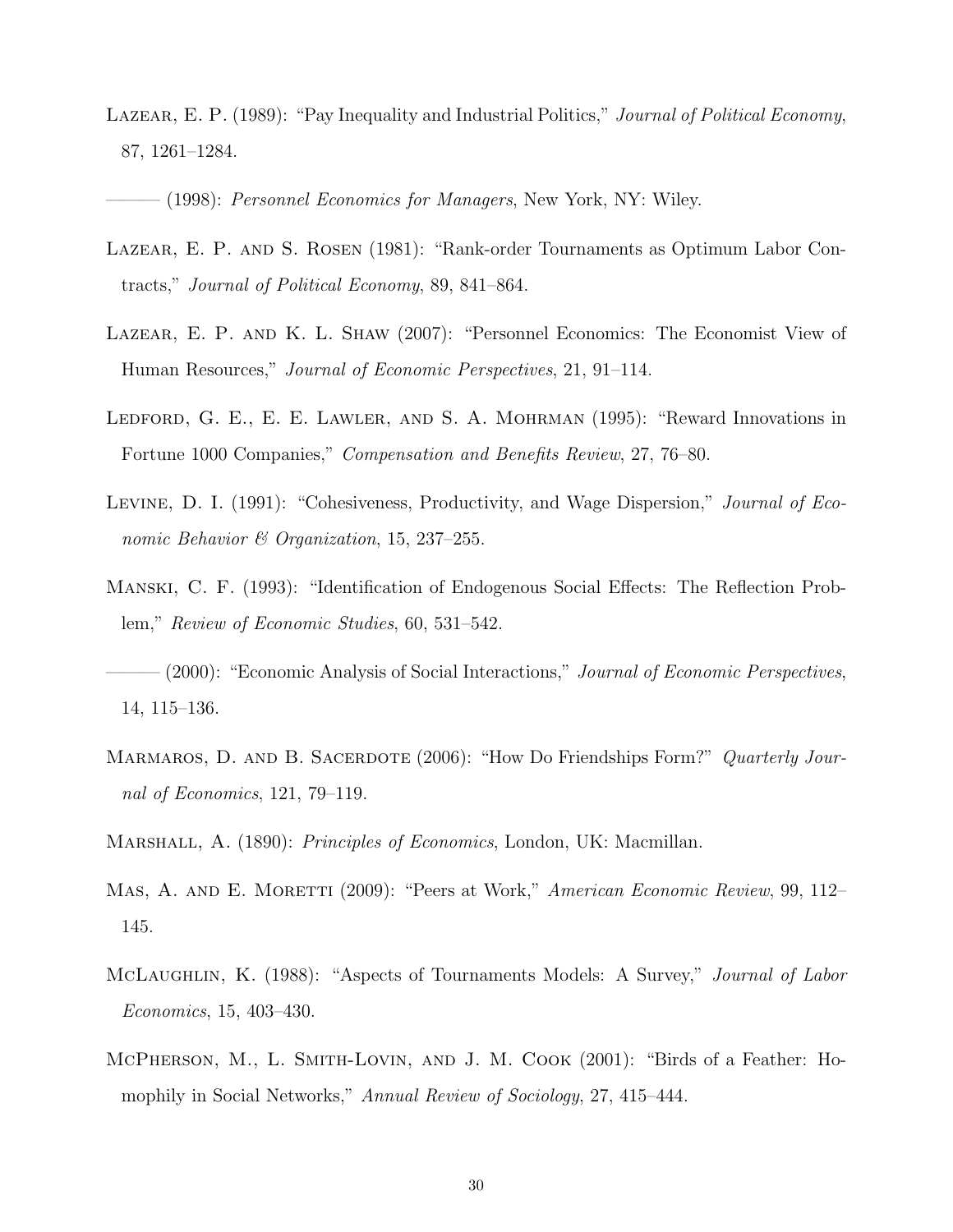- <span id="page-32-6"></span>Milgrom, P. (1988): "Employment Contracts, Influence Activities, and Efficient Organisation Design," Journal of Political Economy, 96, 42–60.
- <span id="page-32-7"></span>MILGROM, P. AND P. J. ROBERTS (1990): "Rationalizability, Learning, and Equilibrium in Games with Strategic Complementarities," Econometrica, 58, 1255–1277.
- <span id="page-32-0"></span>Nesheim, L. (2001): "Equilibrium Sorting of Heterogeneous Consumers Across Locations: Theory and Empirical Implications," Ph.D. thesis, University of Chicago.
- <span id="page-32-5"></span>Prat, A. (2002): "Should a Team Be Homogeneous?" European Economic Review, 46, 1187–1207.
- <span id="page-32-4"></span>Rosen, S. (1974): "Hedonic Prices and Implicit Markets: Product Differentiation in Pure Competition," Journal of Political Economy, 82, 34–55.
- <span id="page-32-8"></span>ROSS, S. L. AND J. YINGER (1999): "Sorting and Voting: A Review of the Literature on Urban Public Finance," in Handbook of Regional and Urban Economics, ed. by E. S. Mills and P. Cheshire, New York, NY: Elsevier.
- <span id="page-32-9"></span>Sala, H. and J. I. Silva (2012): "Labor Productivity and Vocational Training: Evidence from Europe," Journal of Productivity Analysis, 40, 31–41.
- <span id="page-32-3"></span>TINBERGEN, J. (1956): "On the Theory of Income Distribution," Weltwirtschaftliches Archiv, 77, 155–175.
- <span id="page-32-1"></span>Tumen, S. (2011): "Essays on Endogenous Social Effects," Ph.D. thesis, University of Chicago.
- <span id="page-32-2"></span>– (2012): "Fertility Decisions and Endogenous Residential Sorting," Regional Science and Urban Economics, 42, 78–87.